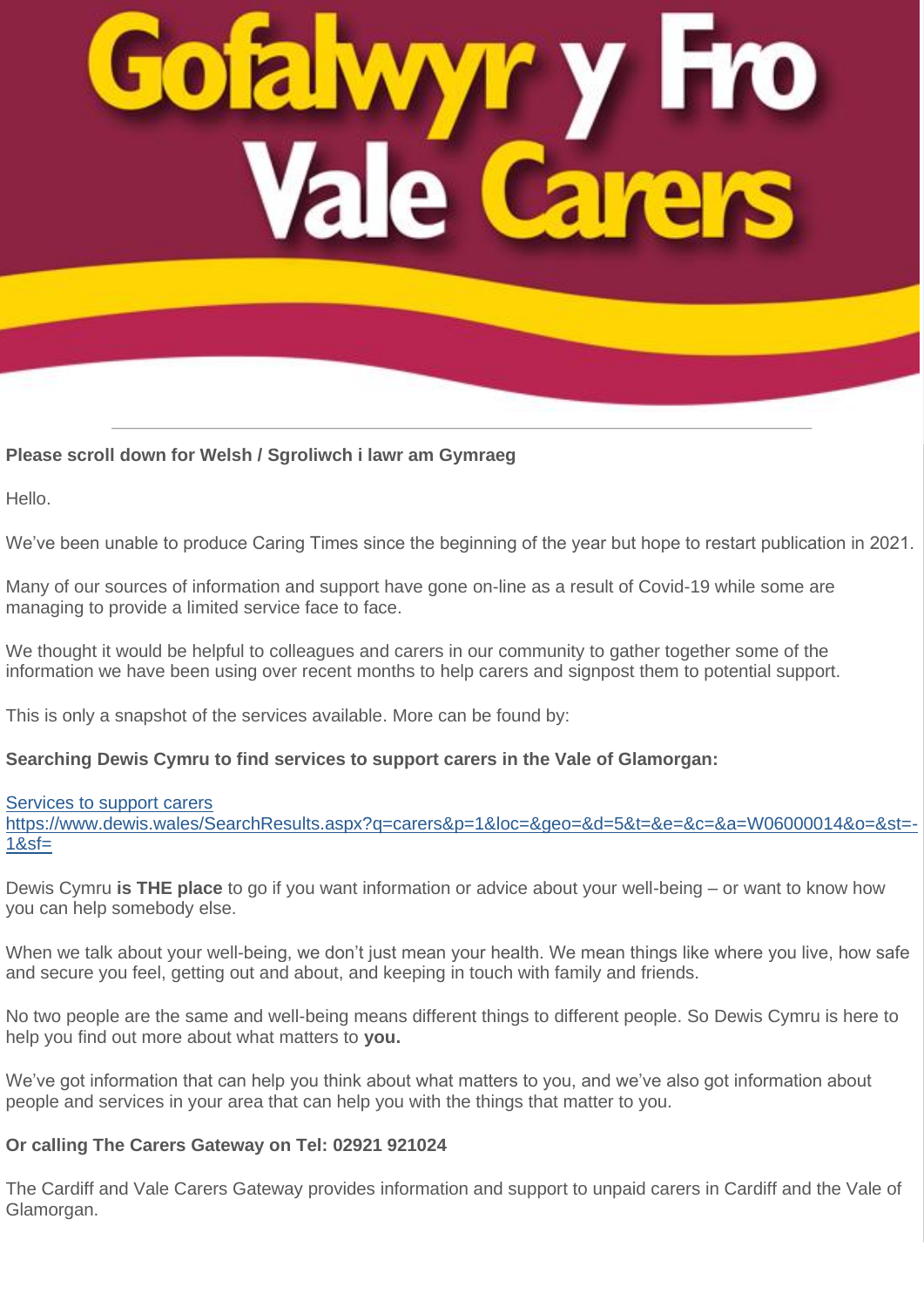The aim of the service is to improve the quality of life for carers, and the cared for, in Cardiff and the Vale, helping carers to make the most of their life alongside their caring role and maintain their independence.

The team work with carers and professionals across the region to help carers with things like:

- Understanding what support is available for carers across the region
- Supporting people to access local services
- Identifying new services that are needed to help carers
- Raising awareness of who carers are and the issues they may face
- Providing training and development opportunities for carers

Stay safe and well

Carers Services Team

### **Are winter lockdowns and social distancing measures affecting your wellbeing?**

If you're struggling to stay positive during the pandemic, you are not alone. Many carers are feeling overwhelmed and lonely as a result of lockdowns and social distancing due to the COVID19 pandemic.

Here are some ideas to help you take care of yourself:

- **Be kind to yourself**. Don't be hard on yourself if you're feeling frustrated and fed up with the demands of caring. You're doing a great job in really difficult times so don't feel guilty about finding time for yourself.
- **Share your worries with others.** Find the time for regular contact with friends and family members. If you can't meet up in person, make time for regular phone calls.
- **Get outdoors as much as possible.** Wrap up warm and take a walk. There are lots of benefits to walking during the winter months. Walking is good exercise and it can also help beat depression.
- **Find quiet time.** If life feels hectic and you're juggling caring with family, work and other responsibilities, find time for quiet. Take a bath or find a quiet space at home to have a cuppa and put your feet up, even if it's just for a few minutes.
- **Find ways to relax and be creative.** If you feel you are struggling to pass the time during lockdown, try a new activity like colouring, baking, DIY, yoga or an online exercise class. Keep your mind active by reading, doing puzzles or listening to podcasts.
- **Take care with news and information.** It's important to stay informed with news and current affairs relating to the pandemic but too much can feel overwhelming. Take your information from trusted sources such as Public Health Wales and don't 'overload' yourself with too much information.

When you're feeling low try to remember that **things will get better**. There is always someone who can help if you're feeling desperate and overwhelmed. Contact [www.mind.org.uk](https://lnks.gd/l/eyJhbGciOiJIUzI1NiJ9.eyJidWxsZXRpbl9saW5rX2lkIjoxMDEsInVyaSI6ImJwMjpjbGljayIsImJ1bGxldGluX2lkIjoiMjAyMDEyMDIuMzE0MTI2NzEiLCJ1cmwiOiJodHRwOi8vd3d3Lm1pbmQub3JnLnVrIn0.8LLyMCkCl3Pj5Og3Ndn_s9C-2Fs8-TBOg5QFw9AzZws/s/1019170856/br/90871620894-l) Tel: 0300 123 3393 or call the Samaritans free, any time day or night on 116 123.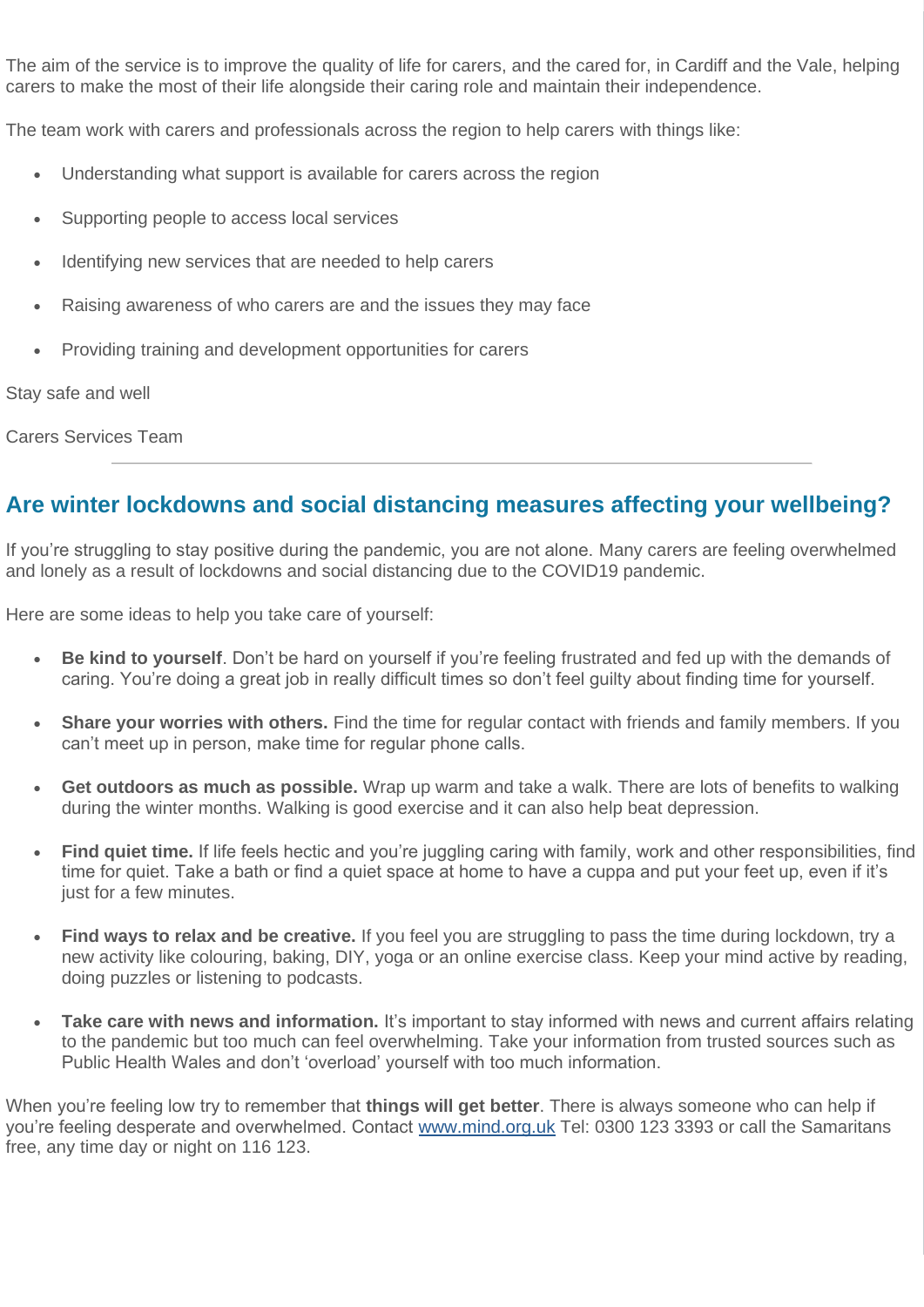### **Physical Activity and Carers**



#### **Disability Sports Wales**

There are a number of home work out videos and activities for younger people to take part in at the Disability Sports Wales <https://www.youtube.com/channel/UC00NJ85E3UurrikAzqHpv5A>

#### **Live Yoga and Zumba Sessions – Free of charge**

Get Out Get Active is a UK wide programme aimed at increasing physical activity levels.

In Wales we have three GOGA officers who are currently providing weekly Yoga and Zumba Sessions. They're free to attend but people have to register before hand. [https://m.facebook.com/GOGAWalesCymru/#\\_=\\_](https://m.facebook.com/GOGAWalesCymru/#_=_)



Codi Allan Get Out

<sup>Bod</sup> yn Egnïol



#### **Vale Sports and Play Development**

The team have a number of activities aimed at children 12 and under.

**Facebook –** <https://m.facebook.com/valesportsplay>

**Instagram –** <https://www.instagram.com/valeplayteam/>

**Twitter -** <https://twitter.com/ValeSportsTeam>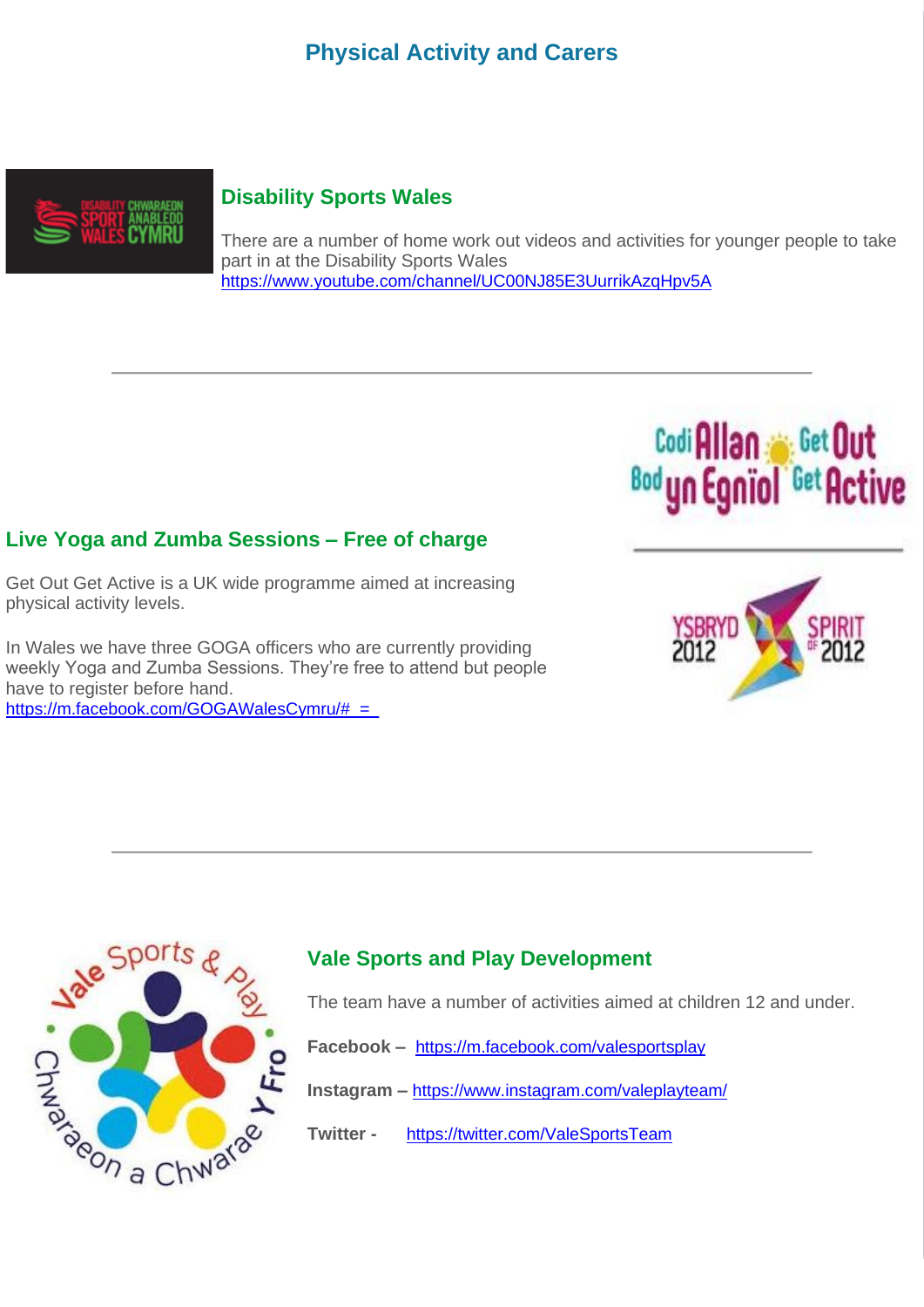

### **Wales National Exercise Referral Scheme**

The scheme aims to help anyone who has or is at risk of developing a chronic disease.

The scheme provides an opportunity for patients to attend a group exercise programme designed to improve mobility and quality of life.

The scheme has been supported by the Welsh Government, Welsh Local Government Association, Later Life Training, Chartered Society of Physiotherapy, Local Authorities, Public Health Wales and Local Health Boards.

*The only way to get a place on the scheme is to be referred by a health professional, this could be a GP, practice nurse or a condition specific Physiotherapist.*

<https://www.wlga.wales/national-exercise-referral-scheme-ners>



### **Online Activities for Carers**



#### **Carers UK Me Time**

Is a chance for unpaid carers to do something for their own enjoyment. These online sessions, funded by the Welsh Government, are a place where carers can get involved in a range of activities including group viewings of the great wonders of the world, arts, music, physical exercise, relaxation and mindfulness and so much more.

The sessions will be run from August to March 2021, with at least two sessions every week, at various times during the day, evenings and at weekends. These sessions will be updated regularly on our website.

**Find out more here:** [https://www.carersuk.org/wales/help](https://www.carersuk.org/wales/help-and-advice/me-time)[and-advice/me-time](https://www.carersuk.org/wales/help-and-advice/me-time)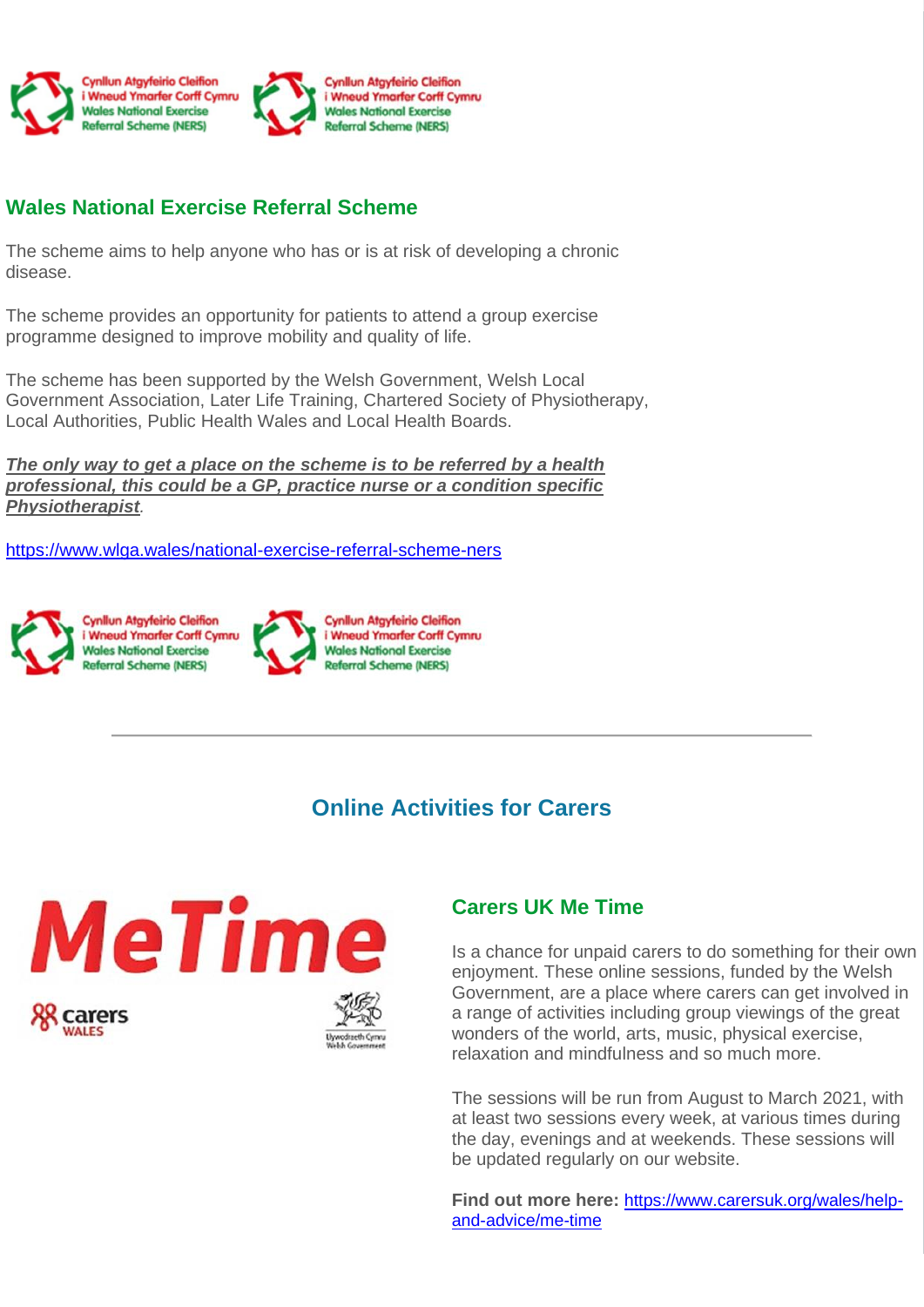### **Carers UK Care for a Cuppa**

Weekly sessions, where unpaid carers are invited to join us for a chat with other carers and to hear from organisations across Wales about the ways they support carers and their loved ones.

**Find out more here:** [Carers UK](https://lnks.gd/l/eyJhbGciOiJIUzI1NiJ9.eyJidWxsZXRpbl9saW5rX2lkIjoxMTEsInVyaSI6ImJwMjpjbGljayIsImJ1bGxldGluX2lkIjoiMjAyMDEyMDIuMzE0MTI2NzEiLCJ1cmwiOiJodHRwczovL3d3dy5jYXJlcnN1ay5vcmcvd2FsZXMvaGVscC1hbmQtYWR2aWNlL2NhcmUtZm9yLWEtY3VwcGEtaW4td2FsZXMifQ.L0x0Bi_truI2fBSs1U5IbwScZAjD1vkbR6mE_wbPDJY/s/1019170856/br/90871620894-l)



### **Flu Vaccinations**



#### **Public Health Wales urges eligible people in Wales to have free flu vaccine.**

Flu (also known as influenza) can be serious, particularly for those who are older or have a health condition and are more vulnerable to complications as a result of the flu. Having a flu vaccine every year is one of the most effective ways to protect against flu.

In addition to groups previously eligible, for this season's flu programme, new groups have been added to the eligible list. The new eligible groups include household contacts on the NHS shielded list and people with a learning disability. People aged 50 and over may also be offered a free NHS flu vaccine later in a phased approach later in the season.



Vaughan Gething, Minister for Health and Social Services, said: "This year we are extending the flu vaccine to more people than ever before. Flu spreads very easily and anyone can catch it. However, it is especially dangerous to people that are more vulnerable, such as those with long term health conditions and pregnant women.

I understand that some people may be concerned about going to their community pharmacy or GP surgery to get their vaccine because of COVID-19, but surgeries and pharmacies will be following the latest safety practices"

This flu season, arrangements may be different due to Novel Coronavirus (COVID-19). For the latest information, visit [www.beatflu.org](https://lnks.gd/l/eyJhbGciOiJIUzI1NiJ9.eyJidWxsZXRpbl9saW5rX2lkIjoxMTIsInVyaSI6ImJwMjpjbGljayIsImJ1bGxldGluX2lkIjoiMjAyMDEyMDIuMzE0MTI2NzEiLCJ1cmwiOiJodHRwOi8vd3d3LmJlYXRmbHUub3JnLyJ9.yWPRBe3DWy9xLwplbcTUfiYK42lE9UBkGOhQZ7yI280/s/1019170856/br/90871620894-l) or [www.curwchffliw.org](https://lnks.gd/l/eyJhbGciOiJIUzI1NiJ9.eyJidWxsZXRpbl9saW5rX2lkIjoxMTMsInVyaSI6ImJwMjpjbGljayIsImJ1bGxldGluX2lkIjoiMjAyMDEyMDIuMzE0MTI2NzEiLCJ1cmwiOiJodHRwOi8vd3d3LmN1cndjaGZmbGl3Lm9yZy8ifQ.f9Cz32t8uuJtvDQSo9qufA5eNKb9666x614ZytDsxqs/s/1019170856/br/90871620894-l)

**To help stop flu and other viruses spreading, remember to 'Catch it, Bin it, Kill it.'**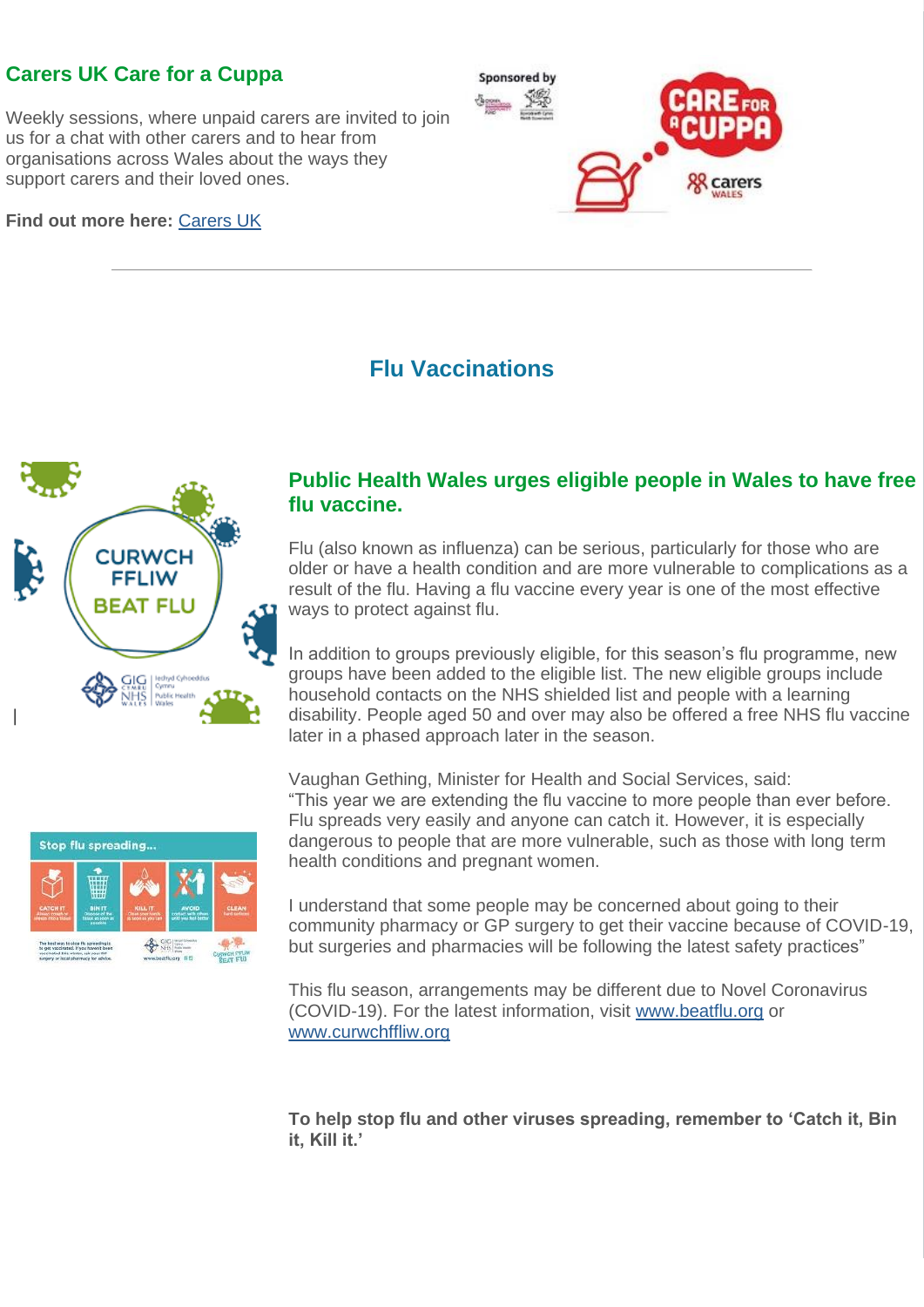### **Carer Shopping / Medications / Prescriptions / Local Services**

Many shops and services have adapted new ways of working and now offer online request services, delivery services and more. Some examples include:

- GP surgeries offer online prescription requests and will fax the prescription to your chosen Pharmacy directly.
- Pharmacies are increasing their delivery services so medications and even essential items you can buy in the pharmacy can be delivered to your door. Contact your Pharmacy to enquire what they offer and how to arrange it.
- Pharmacies can arrange to order collect and deliver your repeat prescriptions without you needing to do anything. Please contact your local Pharmacy to discuss your needs with them.
- Local greengrocers, butchers and shops are offering free contact-free delivery to your door. Contact your local businesses to enquire.
- You can order fresh or frozen meals to be delivered to your door or to a loved one/friend/neighbour

## **WILTSHIRE**

**EST. FARM 1991** 

**FOODS** 

#### **Wiltshire Farm Foods**

**Telephone: 01244 836786 Email:** [chester@wiltshirefarmfoods.co.uk](mailto:chester@wiltshirefarmfoods.co.uk) **Website:** [www.wiltshirefarmfoods.com](https://lnks.gd/l/eyJhbGciOiJIUzI1NiJ9.eyJidWxsZXRpbl9saW5rX2lkIjoxMTQsInVyaSI6ImJwMjpjbGljayIsImJ1bGxldGluX2lkIjoiMjAyMDEyMDIuMzE0MTI2NzEiLCJ1cmwiOiJodHRwOi8vd3d3LndpbHRzaGlyZWZhcm1mb29kcy5jb20vIn0.0gzQvrrgTc_Z77afaHCHWrLQoXMb_xiE8r-8s4pfPhw/s/1019170856/br/90871620894-l)

#### **Oakhouse Foods**

**Telephone: 0333 370 2517 Website:** [https://www.oakhousefoods.co.uk/contacts](https://lnks.gd/l/eyJhbGciOiJIUzI1NiJ9.eyJidWxsZXRpbl9saW5rX2lkIjoxMTUsInVyaSI6ImJwMjpjbGljayIsImJ1bGxldGluX2lkIjoiMjAyMDEyMDIuMzE0MTI2NzEiLCJ1cmwiOiJodHRwczovL3d3dy5vYWtob3VzZWZvb2RzLmNvLnVrL2NvbnRhY3RzIn0.hXEaz596_uho6qTyMgn7kjYWwNO4MjbvBcXyNPn5MVY/s/1019170856/br/90871620894-l) **Email:** [n.wales@oakhousefoods.co.uk](mailto:n.wales@oakhousefoods.co.uk)

If you are working from home and need a change of scenery, some local pubs and cafes are offering 'DESKS' for the day. For a small fee you can work at a socially distanced desk, with free wifi and usually includes lunch and unlimited tea / coffee.

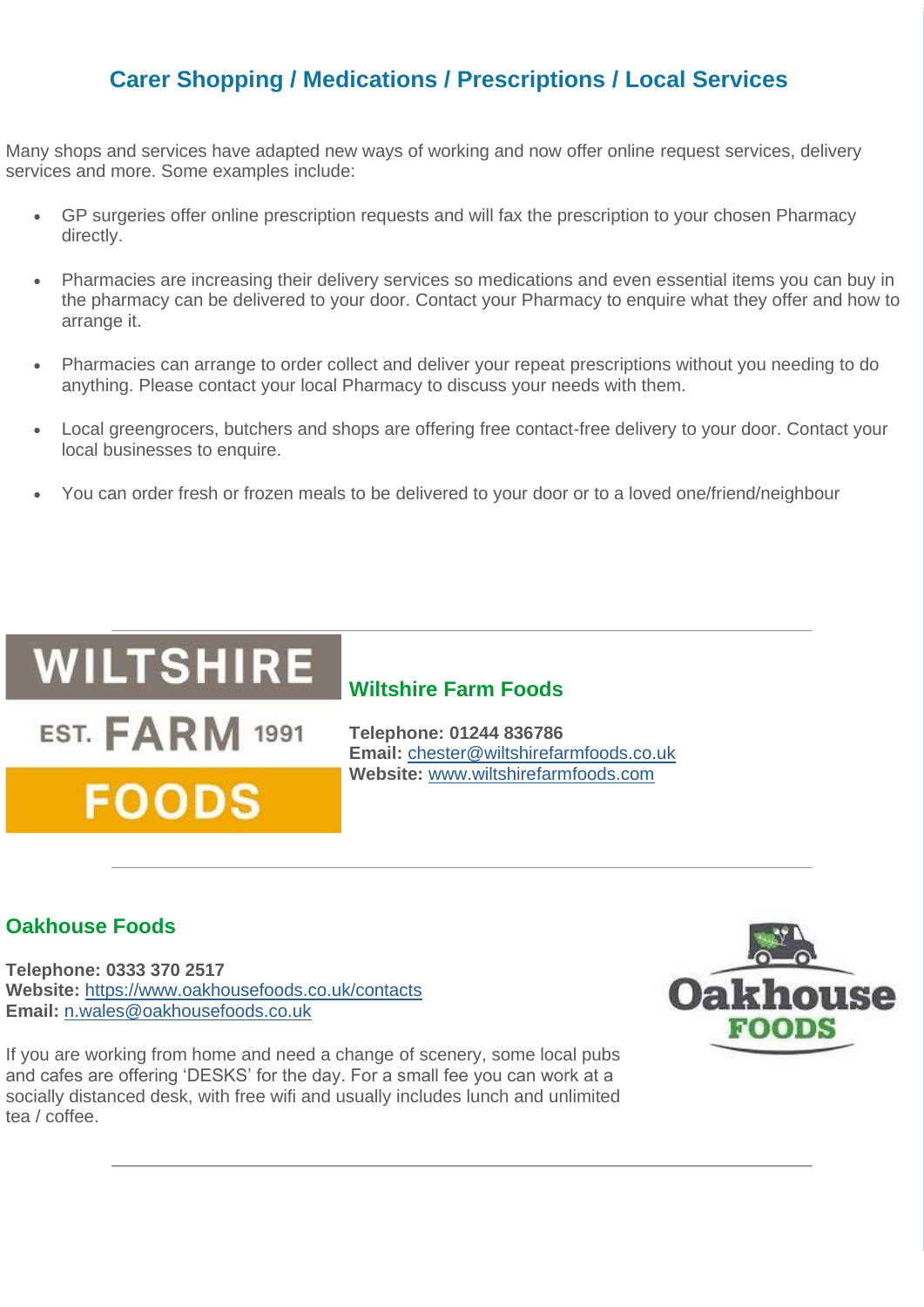### **Carer Wellbeing**



#### **Carers Trust South East Wales Counselling Service**

The Cardiff and Vale Carers Gateway provides information and support to unpaid carers in Cardiff and the Vale of Glamorgan. The aim of the service is to improve the quality of life for carers, and the cared for, in Cardiff and the Vale, helping carers to make the most of their life alongside their caring role and maintain their independence.

The team work with carers and professionals across the region to help carers with things like:

- Understanding what support is available for carers across the region
- Supporting people to access local services
- Identifying new services that are needed to help carers
- Raising awareness of who carers are and the issues they may face
- Providing training and development opportunities for carers

**Telephone:** 02921 921024 **Email:** [Gateway@ctsew.org.uk](mailto:Gateway@ctsew.org.uk) **Website:** <https://www.ctsew.org.uk/cardiff-and-the-vale-carers-gateway>

# **Breathe:**

#### **Breathe Free Counselling Sessions**

A number of fully funded counselling sessions, up to 8 per person, are available online and over the phone. COVID-19 has had a big impact on many people's lives, including financial stresses, relationship difficulties, bereavement, isolation and loneliness. In response to the pandemic, we have secured several sources of funding to provide professional support to those facing challenges with their mental health.

**Telephone: 02920 440 191 Email:** [hello@breathe-uk.com](mailto:hello@breathe-uk.com) **Website:** <https://breathe-uk.com/funded-free-counselling/>



#### **Samaritans - telephone and online chat support**

"If you need someone to talk to, we listen. We won't judge or tell you what to do."

**Website:** <https://www.samaritans.org/wales/how-we-can-help/contact-samaritan/>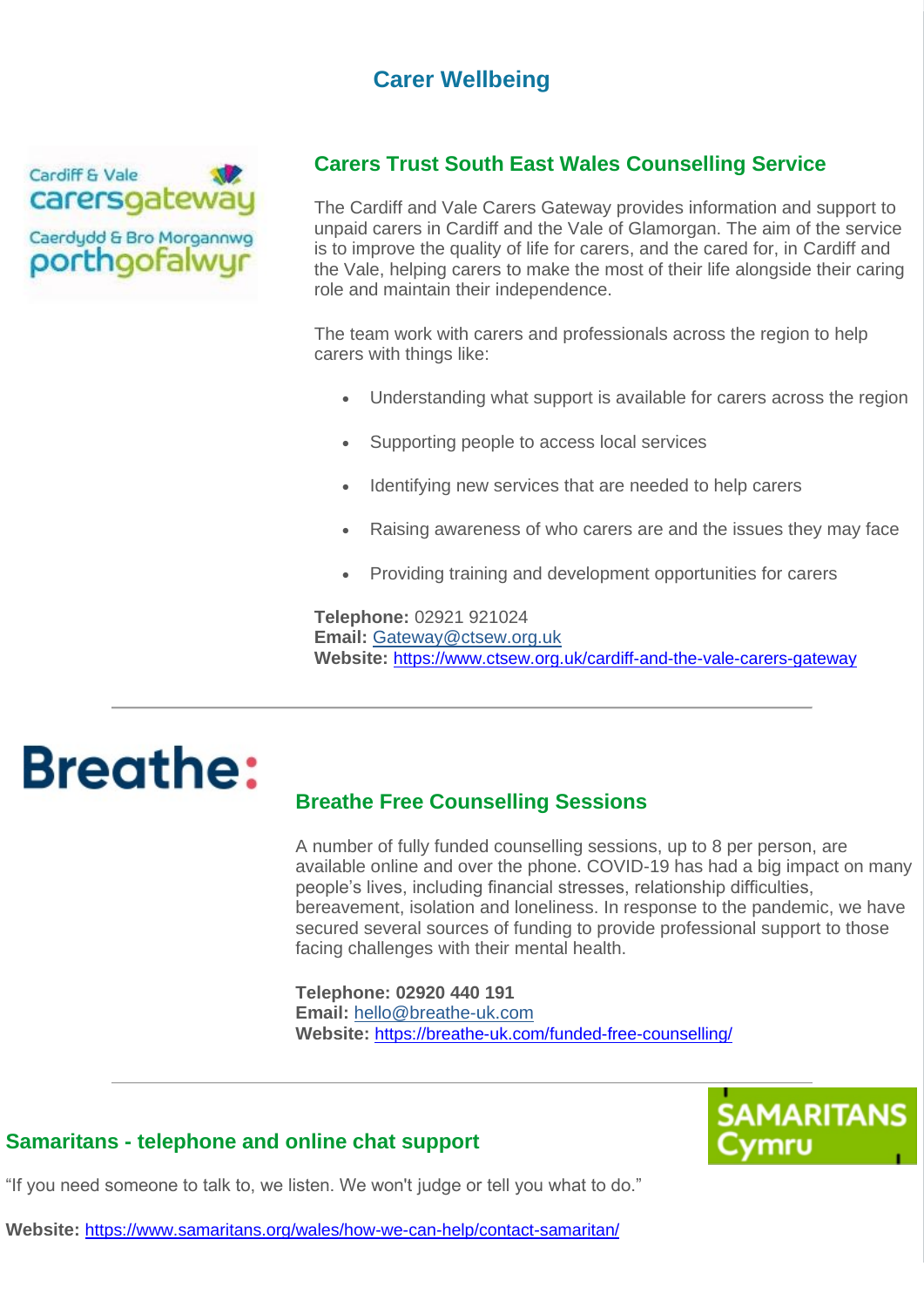

### **Well-Appy**

We provide support for mental health and emotional wellbeing through use of a smartphone based App and WhatsApp messaging support from an experienced mental health support worker.

**Telephone: 07964 858095 Email:** [tanymaen@btinternet.com](mailto:tanymaen@btinternet.com) **Website:** <https://www.tanymaen.org.uk/>

### **Handy Apps for Smart Phones**

### **Calm**

Sometimes, taking just 5 or 10 minutes for yourself is difficult but it is always important.

Below are just a few examples of some apps that can provide focus for your 'me time' and help you manage stress and anxiety.

**Calm** – for meditation and sleep **Website:** <https://www.calm.com/>





**Headspace** – for meditation, mindfulness and sleep **Website:** [Headspace](https://lnks.gd/l/eyJhbGciOiJIUzI1NiJ9.eyJidWxsZXRpbl9saW5rX2lkIjoxMjEsInVyaSI6ImJwMjpjbGljayIsImJ1bGxldGluX2lkIjoiMjAyMDEyMDIuMzE0MTI2NzEiLCJ1cmwiOiJodHRwczovL3d3dy5oZWFkc3BhY2UuY29tLyJ9.bt7vBxTq87l3d2R3mXyP_i89s1u1daJTCpFxpC4Ke0s/s/1019170856/br/90871620894-l)

**Mind Ease** - reduce anxiety and stress using short, evidence-based exercises **Facebook:** [Mind Ease App](https://lnks.gd/l/eyJhbGciOiJIUzI1NiJ9.eyJidWxsZXRpbl9saW5rX2lkIjoxMjMsInVyaSI6ImJwMjpjbGljayIsImJ1bGxldGluX2lkIjoiMjAyMDEyMDIuMzE0MTI2NzEiLCJ1cmwiOiJodHRwczovL3d3dy5mYWNlYm9vay5jb20vTWluZEVhc2VBcHAvIn0.mPNrkBZzXF6Ks58R16t5sfB69_1Eg7q967bFJUAEkdo/s/1019170856/br/90871620894-l)

### **EPP Cymru**

NHS Education Programmes for Patients FREE online courses in 2020 /21:

• Living Well with a Health Problem (or caring for a friend or relative)



- Living Well with Pain
- Living Well with Diabetes

**To Book a place: Phone : 02920 335403 Email:** [Epp.Info.cav@wales.nhs.uk](mailto:Epp.Info.cav@wales.nhs.uk) **Text: "interested" and your name to 0787 097 9860**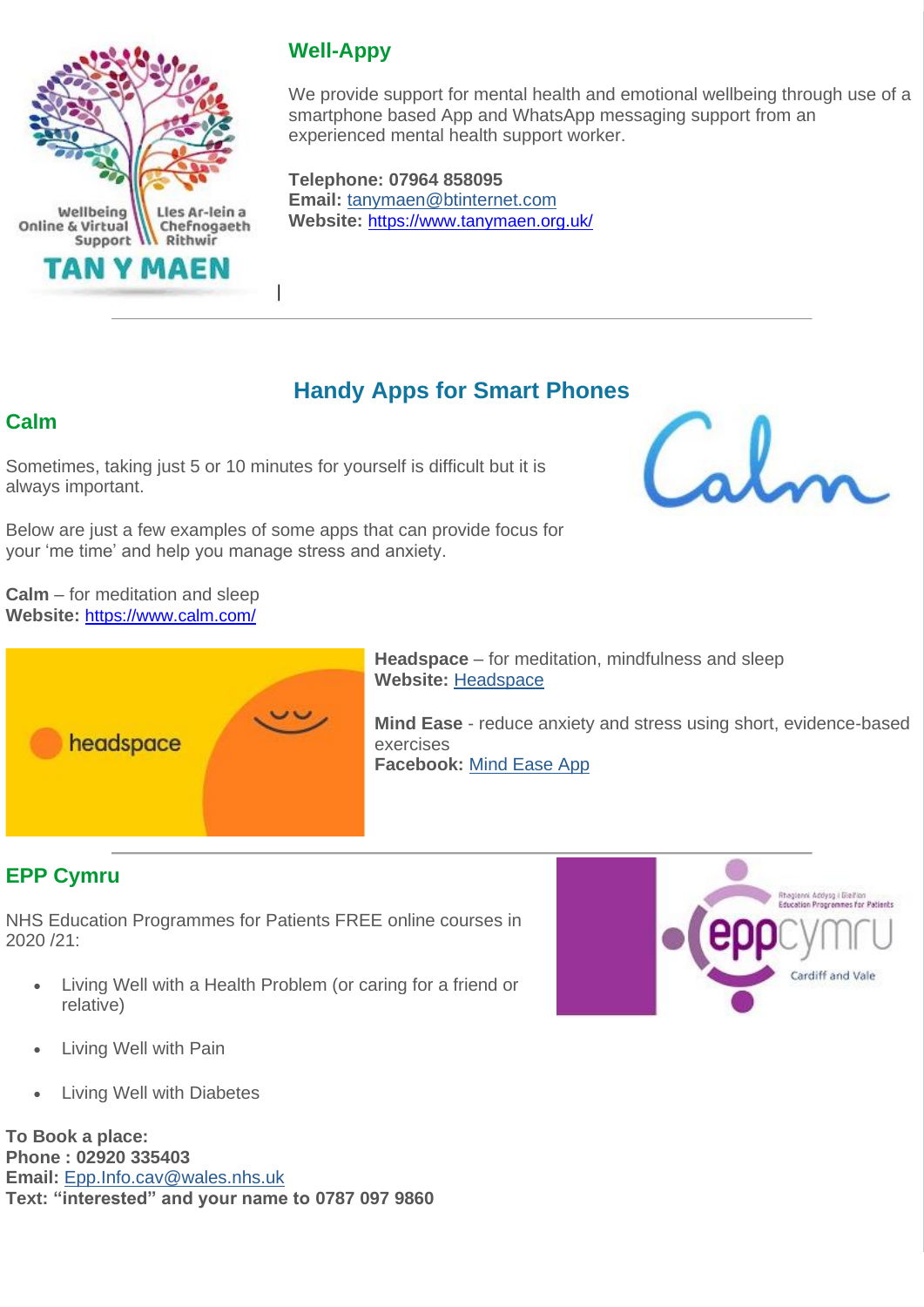

 $\sim$   $\sim$ 





### **Activate Your Life**

NHS FREE on line course "Activate Your Life" for over 16's. Designed to help you understand your feelings and cope with day to day life. This free course is designed to help you improve your mental health and wellbeing.

Feeling worried or anxious can have a big impact on your health and for some people life can be particularly difficult.

**Website:** [https://phw.nhs.wales/services-and](https://phw.nhs.wales/services-and-teams/activate-your-life/)[teams/activate-your-life/](https://phw.nhs.wales/services-and-teams/activate-your-life/)

### **Stepiau**

The Primary Mental Health Support Service (PMHSS) is a FREE service for people of all ages living with mental health difficulties such as stress, anxiety, or depression. The service covers all areas of Cardiff and the Vale of Glamorgan. It is provided by the NHS and is free of charge.

**Website:** <http://www.stepiau.org/>

### **Assisted Holidays**



### **Dementia Adventure**

Supporting people with dementia to get outdoors, connect with nature, themselves and their community, and retain a sense of adventure in their lives.

By raising funds they significantly reduce the cost of fully supported dementia holidays. They can also provide free dementia training for family carers and do research into the benefits of outdoor activity.

Dementia Adventure provide domestic holidays and their brochure for 2020 includes Cornwall, Devon, the Isle of Wight, the Lake District, Maldon, Norfolk, Kielder Water, Yorkshire, The Peak District and Newtown in Wales.

For more information you can contact Dementia Adventures on: **Tel: 01245 237548 Emails:** [info@dementiaadventure.co.uk](mailto:info@dementiaadventure.co.uk) **Website:** <https://dementiaadventure.co.uk/>

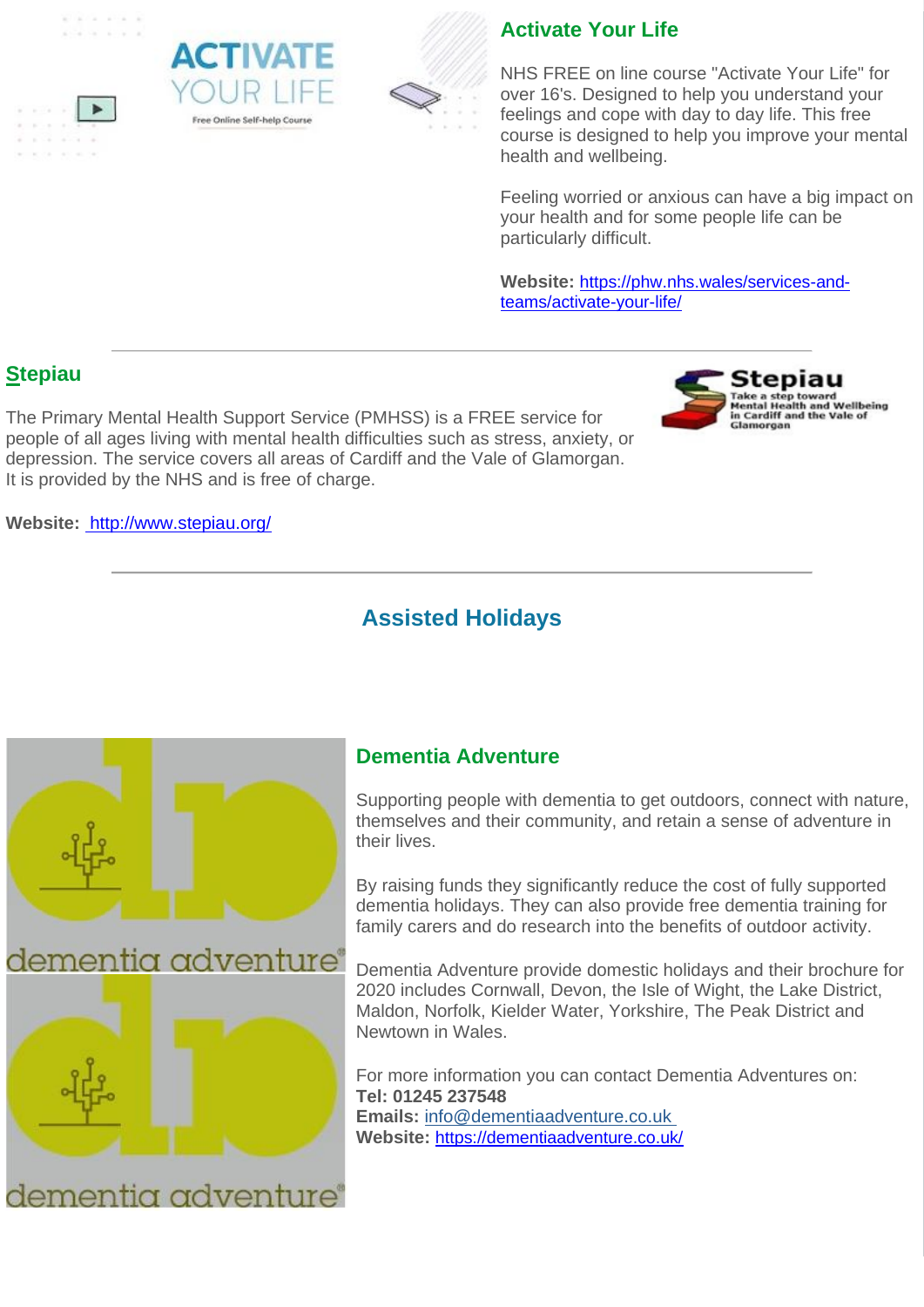### **Limitless Travel**

Limitless Travel is a specialist holiday provider for people with a wide range of mobility restrictions and disabilities. The Limitless Travel team is made up of people who have disabilities themselves, and people who have specialist knowledge about disabilities.

Limitless Travel are the only UK holiday provider to take fully qualified care staff on each holiday. When you making a booking with Limitless Travel, they will ask a series of questions so that we can fully understand the situation, answer any questions you might have about care, and to identify your exact needs and requirements.

Limitless Travel provide holidays both in the UK and abroad. For more information you can contact them on:

**Tel: 0800 711 7135 Email:** [holidays@limitlesstravel.org](mailto:holidays@limitlesstravel.org) **Website:** <https://www.limitlesstravel.org/>



### **Enable Holidays**

Enable offers carefully selected holidays to meet varying requirements. They can help you find, plan and arrange a holiday to suit your individual needs. They assess each resort, hotel and apartment featured in their brochure to ensure it is accessible and suitable for travellers with mobility impairments.

They have recently been voted the Best Accessible Travel Provider for four years running by the Silver Travel Awards.

For more information you can contact them on:

## **Tel: 0121 281 0701**

**Email:** [enquiries@enableholidays.com](mailto:enquiries@enableholidays.com) **Website:** <https://www.enableholidays.com/>

### **Revitalise**

Revitalise is a national charity providing respite care in a holiday setting for disabled people and carers. They currently run three accessible holiday centres, Jubilee Lodge in Chigwell, Essex. Netley Waterside House in Southampton and Sandpipers in Southport. There is plenty to do at the centres and excursions can be arranged to visit tourist destinations.

**Tel: 0303 303 0145 Website:** <https://revitalise.org.uk/>



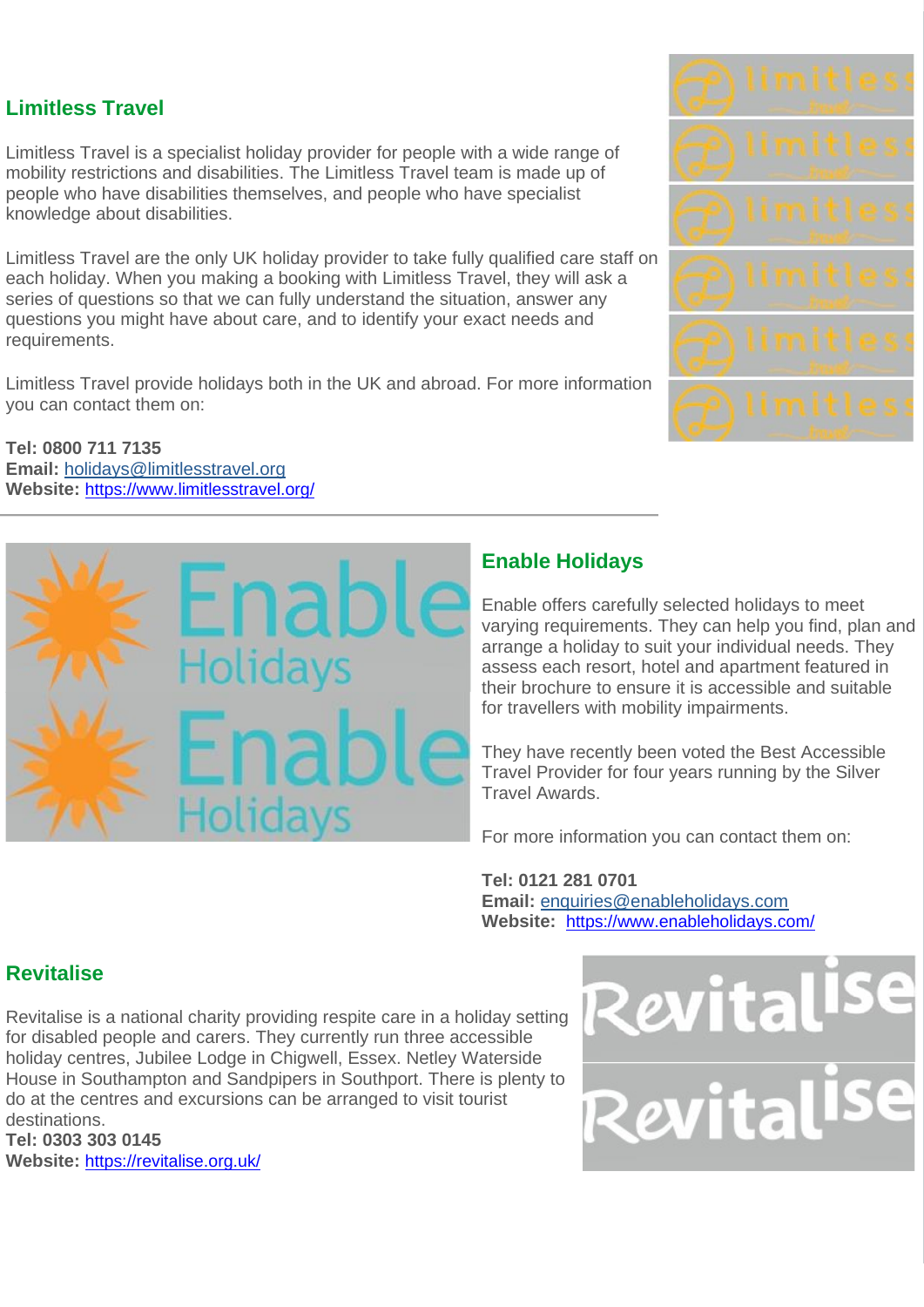Helo.

Nid ydyn ni wedi gallu cyhoeddi Gwasg Gofal ers dechrau'r flwyddyn ond rydyn ni'n gobeithio ailddechrau cyhoeddi yn 2021.

Mae llawer o'n ffynonellau gwybodaeth a chymorth bellach yn darparu gwasanaeth ar-lein o ganlyniad i Covid-19 ac mae rhai eraill yn llwyddo i ddarparu gwasanaeth wyneb yn wyneb cyfyngedig.

Roedden ni'n meddwl y byddai'n ddefnyddiol i gydweithwyr a gofalwyr yn ein cymuned pe bydden ni'n casglu at ei gilydd rywfaint o'r wybodaeth rydyn ni wedi bod yn ei defnyddio yn ystod y misoedd diwethaf i helpu gofalwyr ac i'w cyfeirio at gymorth posibl.

Dim ond ciplun o'r gwasanaethau sydd ar gael yw hyn. Gellir dod o hyd i fwy trwy:

#### **Chwilio Dewis Cymru i ddod o hyd i wasanaethau i gefnogi gofalwyr ym Mro Morgannwg:**

#### [Gwasanaethau i gefnogi gofalwyr](https://lnks.gd/l/eyJhbGciOiJIUzI1NiJ9.eyJidWxsZXRpbl9saW5rX2lkIjoxMzIsInVyaSI6ImJwMjpjbGljayIsImJ1bGxldGluX2lkIjoiMjAyMDEyMDIuMzE0MTI2NzEiLCJ1cmwiOiJodHRwczovL3d3dy5kZXdpcy53YWxlcy9TZWFyY2hSZXN1bHRzLmFzcHg_cT1jYXJlcnMmcD0xJmxvYz0mZ2VvPSZkPTUmdD0mZT0mYz0mYT1XMDYwMDAwMTQmbz0mc3Q9LTEmc2Y9In0.D8Tmo9JbrDk2yCJm3JcoE4A0Wt2cXbl-Gl9hZ-aUllE/s/1019170856/br/90871620894-l)

[https://www.dewis.wales/SearchResults.aspx?q=carers&p=1&loc=&geo=&d=5&t=&e=&c=&a=W06000014&o=&st=-](https://www.dewis.wales/SearchResults.aspx?q=carers&p=1&loc=&geo=&d=5&t=&e=&c=&a=W06000014&o=&st=-1&sf=) [1&sf=](https://www.dewis.wales/SearchResults.aspx?q=carers&p=1&loc=&geo=&d=5&t=&e=&c=&a=W06000014&o=&st=-1&sf=)

Dewis Cymru **yw'r lle** i fynd ato os oes angen gwybodaeth neu gyngor arnoch am eich lles - neu os ydych chi eisiau gwybod sut y gallwch helpu rhywun arall.

Nid eich iechyd yn unig rydyn ni'n siarad amdano pan fyddwn yn siarad am eich lles. Rydyn ni'n siarad am bethau fel lle rydych chi'n byw, pa mor ddiogel rydych chi'n teimlo, mynd allan, a chadw mewn cysylltiad â theulu a ffrindiau.

Nid yw dau berson yr un fath ac mae lles yn golygu gwahanol bethau i wahanol bobl. Felly mae Dewis Cymru yma i'ch helpu i gael gwybod mwy am yr hyn sy'n bwysig i **chi.**

Mae gennym wybodaeth a all eich helpu i feddwl am yr hyn sy'n bwysig i chi, ac mae gennym hefyd wybodaeth am bobl a gwasanaethau yn eich ardal all eich helpu gyda'r pethau sy'n bwysig i chi.

#### **Neu ffoniwch y Porth Gofalwyr ar Ffôn: 02921 921024**

Mae Porth Gofalwyr Caerdydd a'r Fro yn rhoi gwybodaeth a chymorth i ofalwyr di-dâl yng Nghaerdydd a Bro Morgannwg.

Nod y gwasanaeth hwn yw gwella ansawdd bywyd gofalwyr, a'r rheiny sy'n derbyn gofal, yng Nghaerdydd a'r Fro, gan helpu gofalwyr i fwynhau bywyd cymaint â phosibl ochr yn ochr â'u rôl gofalu ac i gynnal eu hannibyniaeth.

Mae'r tîm yn gweithio gyda gofalwyr a gweithwyr proffesiynol ledled y rhanbarth i helpu gofalwyr gyda phethau fel:

- Deall pa gymorth sydd ar gael i ofalwyr
- Cefnogi pobl i fanteisio ar wasanaethau lleol
- Nodi gwasanaethau newydd sy'n angenrheidiol i helpu gofalwyr
- Codi ymwybyddiaeth o bwy yw'r gofalwyr a'r problemau y maent yn eu hwynebu
- Cynnig cyfleoedd hyfforddi a datblygu i ofalwyr

Cadwch yn ddiogel ac yn iach

Tîm y Gwasanaethau Gofalwyr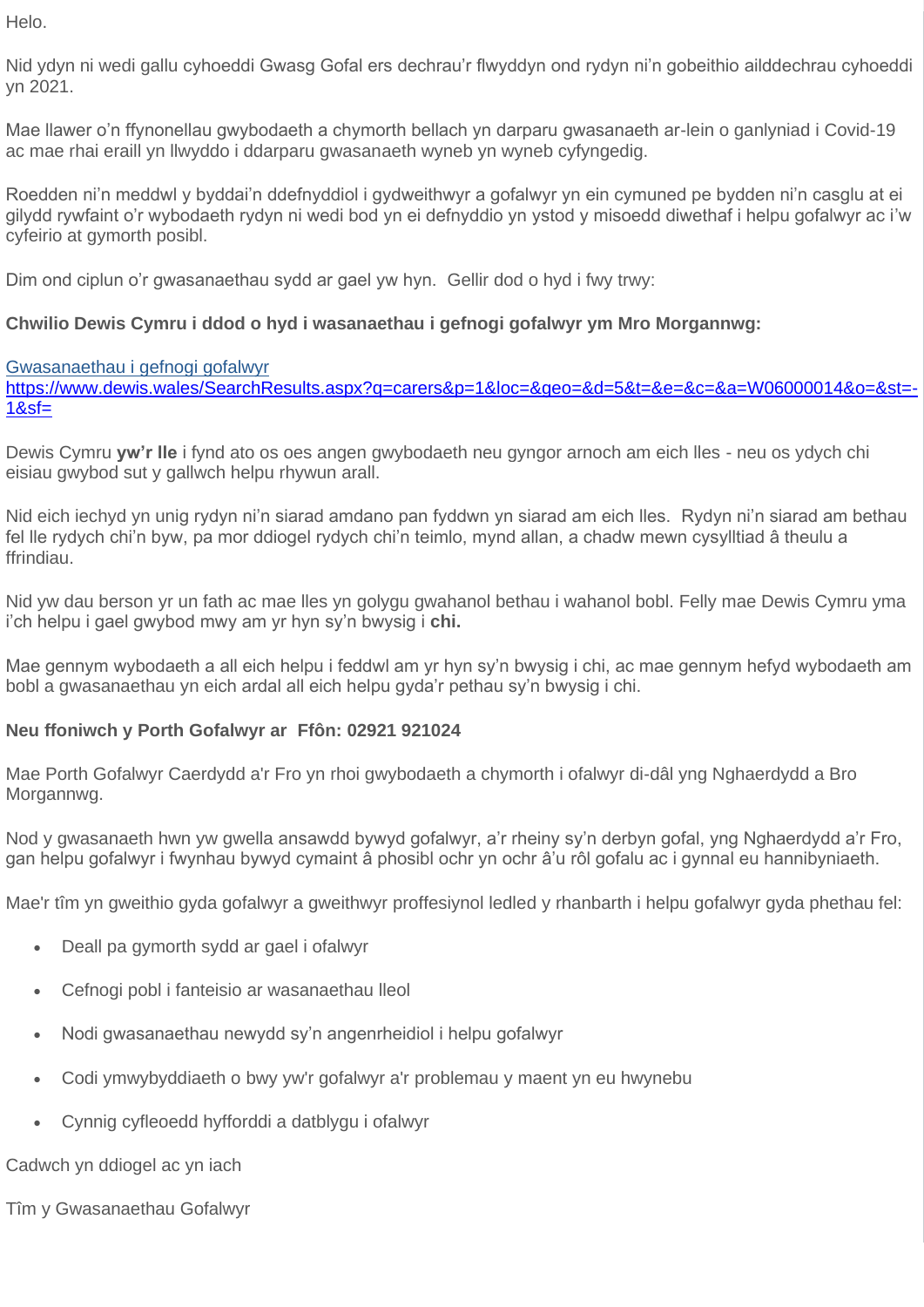### **Ydy cyfnodau cloi'r gaeaf a'r mesurau ymbellhau cymdeithasol yn effeithio ar eich lles?**

Os ydych yn cael trafferth aros yn bositif yn ystod y pandemig, nid ydych ar eich pen eich hun. Mae llawer o ofalwyr yn teimlo wedi'u gorlethu ac yn unig oherwydd y cyfnodau cloi a'r mesurau ymbellhau cymdeithasol sydd ar waith o ganlyniad i bandemig COVID19.

Dyma rai syniadau i'ch helpu i ofalu amdanoch chi eich hun:

- **Byddwch yn garedig wrthoch chi'ch hun.** Peidiwch â bod yn llawdrwm arnoch chi eich hun os ydych yn teimlo'n rhwystredig ac os ydych wedi cael llond bol ar ofynion gofalu. Rydych yn gwneud yn wych mewn cyfnod anodd iawn felly peidiwch â theimlo'n euog am gael amser i chi eich hun.
- **Rhannwch eich pryderon gydag eraill.** Dewch o hyd i'r amser i gysylltu'n rheolaidd â ffrindiau ac aelodau o'ch teulu. Os na allwch gwrdd â nhw wyneb yn wyneb, gwnewch amser i'w ffonio.
- **Ewch allan gymaint â phosibl.** Gwisgwch yn gynnes ac ewch am dro. Mae llawer o fanteision i gerdded yn ystod misoedd y gaeaf. Mae cerdded yn ffordd dda o ymarfer corff a gall hefyd helpu i drechu iselder.
- **Amser tawel.** Os yw bywyd yn brysur iawn a'ch bod yn ceisio cydbwyso cyfrifoldebau teuluol, gwaith a chyfrifoldebau eraill, rhowch amser i'ch hun i ymlacio. Cewch fath neu chwiliwch am le tawel yn eich cartref i gael paned a rhoi eich traed i fyny, hyd yn oed os yw am gwpl o funudau'n unig.
- **Dewch o hyd i ffyrdd o ymlacio a byddwch yn greadigol.** Os ydych yn diflasu yn ystod y cyfnod cloi, rhowch gynnig ar weithgaredd newydd fel lliwio, pobi, gwaith y cartref, ioga neu ddosbarth ymarfer corff arlein. Rhowch hwb i'ch meddwl trwy ddarllen, gwneud posau neu wrando ar bodlediadau.
- **Byddwch yn ofalus gyda'r newyddion a gwybodaeth.** Mae'n bwysig cael y wybodaeth ddiweddaraf am y pandemig ond gall gormod o'r wybodaeth honno eich gorlethu. Cymerwch eich gwybodaeth o ffynhonnell y gellir ymddiried ynddi fel Iechyd Cyhoeddus Cymru a pheidiwch â darllen gormod o wybodaeth.

Pan fyddwch yn teimlo'n isel, ceisiwch gofio y **bydd pethau'n gwella.** Mae rhywun bob amser yn gallu helpu os ydych chi'n teimlo'n anobeithiol ac wedi'ch gorlethu. Cysylltwch â [www.mind.org.uk](https://lnks.gd/l/eyJhbGciOiJIUzI1NiJ9.eyJidWxsZXRpbl9saW5rX2lkIjoxMzMsInVyaSI6ImJwMjpjbGljayIsImJ1bGxldGluX2lkIjoiMjAyMDEyMDIuMzE0MTI2NzEiLCJ1cmwiOiJodHRwOi8vd3d3Lm1pbmQub3JnLnVrIn0.ULGcIkOdnTIrEUjWSpIUoFbEI16ly3M0J1ZV11NQx9E/s/1019170856/br/90871620894-l) Ffôn: 0300 123 3393 neu ffoniwch Y Samariaid am ddim, unrhyw amser, ddydd neu nos ar 116 123.

### **Gweithgarwch Corfforol a Gofalwyr**



**Sianel YouTube** <https://www.youtube.com/channel/UC00NJ85E3UurrikAzqHpv5A>

Mae nifer o fideos a gweithgareddau ymarfer corff gartref i bobl iau gymryd rhan ynddynt yn Sianel YouTube DSW.

#### **Sesiynau Yoga a Zumba Byw – Am ddim**

Mae Get Out Get Active yn rhaglen ledled y DU sydd â'r nod o gynyddu lefelau gweithgarwch corfforol.

Yng Nghymru mae gennym dri swyddog GOGA sydd ar hyn o bryd yn darparu Sesiynau Yoga a Zumba wythnosol. Maen nhw am ddim i'w mynychu ond mae'n rhaid i bobl gofrestru o flaen llaw.**Facebook – Get out Get Active Wales: [https://www.facebook.com/GOGAWalesCymru/](https://lnks.gd/l/eyJhbGciOiJIUzI1NiJ9.eyJidWxsZXRpbl9saW5rX2lkIjoxMzUsInVyaSI6ImJwMjpjbGljayIsImJ1bGxldGluX2lkIjoiMjAyMDEyMDIuMzE0MTI2NzEiLCJ1cmwiOiJodHRwczovL3d3dy5mYWNlYm9vay5jb20vR09HQVdhbGVzQ3ltcnUvIn0.ZSti28BOuuLJHHbeZupBKmbqMbKv6m16pUyvWBAsZS4/s/1019170856/br/90871620894-l)**



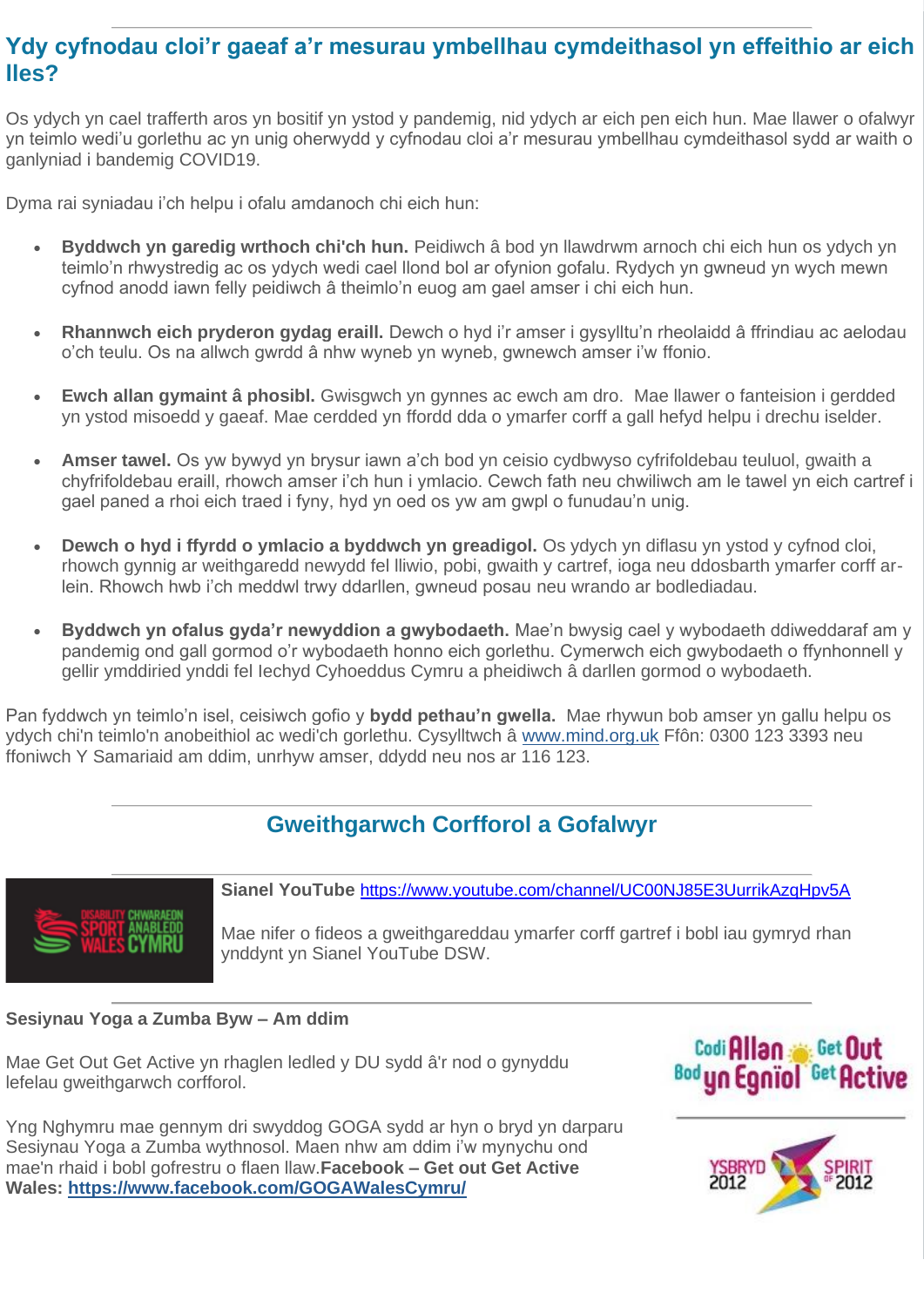

**Datblygu Chwaraeon a Chwarae'r Fro**

Mae gan y tîm nifer o weithgareddau ar gyfer plant 12 oed ac iau.

**Facebook – [https://en-gb.facebook.com/valesportsplay](https://lnks.gd/l/eyJhbGciOiJIUzI1NiJ9.eyJidWxsZXRpbl9saW5rX2lkIjoxMzYsInVyaSI6ImJwMjpjbGljayIsImJ1bGxldGluX2lkIjoiMjAyMDEyMDIuMzE0MTI2NzEiLCJ1cmwiOiJodHRwczovL2VuLWdiLmZhY2Vib29rLmNvbS92YWxlc3BvcnRzcGxheSJ9.FS89x1nbUA89ei9ydL0Na8LMuaBr66K1keRCAWreXUY/s/1019170856/br/90871620894-l)**

**Instagram – [https://www.instagram.com/valeplayteam/](https://lnks.gd/l/eyJhbGciOiJIUzI1NiJ9.eyJidWxsZXRpbl9saW5rX2lkIjoxMzcsInVyaSI6ImJwMjpjbGljayIsImJ1bGxldGluX2lkIjoiMjAyMDEyMDIuMzE0MTI2NzEiLCJ1cmwiOiJodHRwczovL3d3dy5pbnN0YWdyYW0uY29tL3ZhbGVwbGF5dGVhbS8ifQ.mtRapYVAnLbwzgGVpjHfpazA0uS0Q_hUokeJqiXqfKc/s/1019170856/br/90871620894-l)**

**Twitter - [https://twitter.com/ValeSportsTeam](https://lnks.gd/l/eyJhbGciOiJIUzI1NiJ9.eyJidWxsZXRpbl9saW5rX2lkIjoxMzgsInVyaSI6ImJwMjpjbGljayIsImJ1bGxldGluX2lkIjoiMjAyMDEyMDIuMzE0MTI2NzEiLCJ1cmwiOiJodHRwczovL3R3aXR0ZXIuY29tL1ZhbGVTcG9ydHNUZWFtIn0.wciQ2kCUYkWLtvmsFweoTZS4h07XjhW1kFu0q3TCioE/s/1019170856/br/90871620894-l)**

**Cynllun Cenedlaethol Cymru i Atgyfeirio Cleifion i Wneud Ymarfer Corff**

Nod y cynllun yw helpu unrhyw un sydd â chlefyd cronig neu sydd mewn perygl o ddatblygu clefyd o'r fath. Mae'r cynllun yn rhoi cyfle i gleifion fynychu rhaglen ymarfer corff grŵp sydd â'r nod o wella symudedd ac ansawdd bywyd. Cefnogwyd y cynllun gan Lywodraeth Cymru, Cymdeithas Llywodraeth Leol Cymru, Hyfforddiant Diweddarach mewn Bywyd, y Gymdeithas Ffisiotherapi Siartredig, Awdurdodau Lleol, Iechyd Cyhoeddus Cymru a Byrddau Iechyd Lleol. *Yr unig ffordd o gael lle ar y cynllun yw cael eich cyfeirio gan weithiwr iechyd proffesiynol, gallai hyn fod yn feddyg teulu, nyrs practis neu'n Ffisiotherapydd sy'n benodol i gyflwr*.

**Gwefan: [https://www.wlga.cymru/national-exercise-referral-scheme-ners](https://lnks.gd/l/eyJhbGciOiJIUzI1NiJ9.eyJidWxsZXRpbl9saW5rX2lkIjoxMzksInVyaSI6ImJwMjpjbGljayIsImJ1bGxldGluX2lkIjoiMjAyMDEyMDIuMzE0MTI2NzEiLCJ1cmwiOiJodHRwczovL3d3dy53bGdhLmN5bXJ1L25hdGlvbmFsLWV4ZXJjaXNlLXJlZmVycmFsLXNjaGVtZS1uZXJzIn0.xHFau9rZivyuVhl28rXRZcC8mznlyh4RUYYCii2lzyQ/s/1019170856/br/90871620894-l)**



Cynllun Atgyf i Wneud Ymarfer Corff Cymru **Wales National Exercise** Referral Scheme (NERS)

### **Gweithgareddau Ar-lein i Ofalwyr**



**'Carers UK Me Time'** - mae hyn yn gyfle i ofalwyr di-dâl wneud rhywbeth er eu mwynhad eu hunain. Mae'r sesiynau ar-lein hyn, a ariennir gan Lywodraeth Cymru, yn fan lle gall gofalwyr gymryd rhan mewn amrywiaeth o weithgareddau gan gynnwys gwylio pethau fel rhyfeddodau mawr y byd mewn grwpiau, y celfyddydau, cerddoriaeth, ymarfer corff, ymlacio ac Ymwybyddiaeth Ofalgar a llawer mwy.

Cynhelir y sesiynau rhwng Awst a Mawrth 2021, gydag o leiaf ddwy sesiwn bob wythnos, ar wahanol adegau yn ystod y dydd, gyda'r nos ac ar benwythnosau. Caiff y sesiynau hyn eu diweddaru'n rheolaidd ar ein gwefan.

**Mae rhagor o wybodaeth yma: [https://www.carersuk.org/wales/help-and-advice/me-time](https://lnks.gd/l/eyJhbGciOiJIUzI1NiJ9.eyJidWxsZXRpbl9saW5rX2lkIjoxNDAsInVyaSI6ImJwMjpjbGljayIsImJ1bGxldGluX2lkIjoiMjAyMDEyMDIuMzE0MTI2NzEiLCJ1cmwiOiJodHRwczovL3d3dy5jYXJlcnN1ay5vcmcvd2FsZXMvaGVscC1hbmQtYWR2aWNlL21lLXRpbWUifQ.coq1rd-hawvJ82IpUZB7ZbWwRwzNOxs9_5FtLv33BGw/s/1019170856/br/90871620894-l)**

**Carers UK Care for a Cuppa** - dyma sesiynau wythnosol, lle gwahoddir gofalwyr di-dâl i ymuno â ni i gael sgwrs gyda gofalwyr eraill ac i glywed gan sefydliadau ledled Cymru am y ffyrdd y maent yn cefnogi gofalwyr a'u hanwyliaid.**Mae rhagor o wybodaeth yma: [https://www.carersuk.org/wales/help-and](https://lnks.gd/l/eyJhbGciOiJIUzI1NiJ9.eyJidWxsZXRpbl9saW5rX2lkIjoxNDEsInVyaSI6ImJwMjpjbGljayIsImJ1bGxldGluX2lkIjoiMjAyMDEyMDIuMzE0MTI2NzEiLCJ1cmwiOiJodHRwczovL3d3dy5jYXJlcnN1ay5vcmcvd2FsZXMvaGVscC1hbmQtYWR2aWNlL2NhcmUtZm9yLWEtY3VwcGEtaW4td2FsZXMifQ.DL73QG-aaxw4TiyvGbwBWv0mvv4gnTdF5TIS4RuIIAw/s/1019170856/br/90871620894-l)[advice/care-for-a-cuppa-in-wales](https://lnks.gd/l/eyJhbGciOiJIUzI1NiJ9.eyJidWxsZXRpbl9saW5rX2lkIjoxNDEsInVyaSI6ImJwMjpjbGljayIsImJ1bGxldGluX2lkIjoiMjAyMDEyMDIuMzE0MTI2NzEiLCJ1cmwiOiJodHRwczovL3d3dy5jYXJlcnN1ay5vcmcvd2FsZXMvaGVscC1hbmQtYWR2aWNlL2NhcmUtZm9yLWEtY3VwcGEtaW4td2FsZXMifQ.DL73QG-aaxw4TiyvGbwBWv0mvv4gnTdF5TIS4RuIIAw/s/1019170856/br/90871620894-l)**

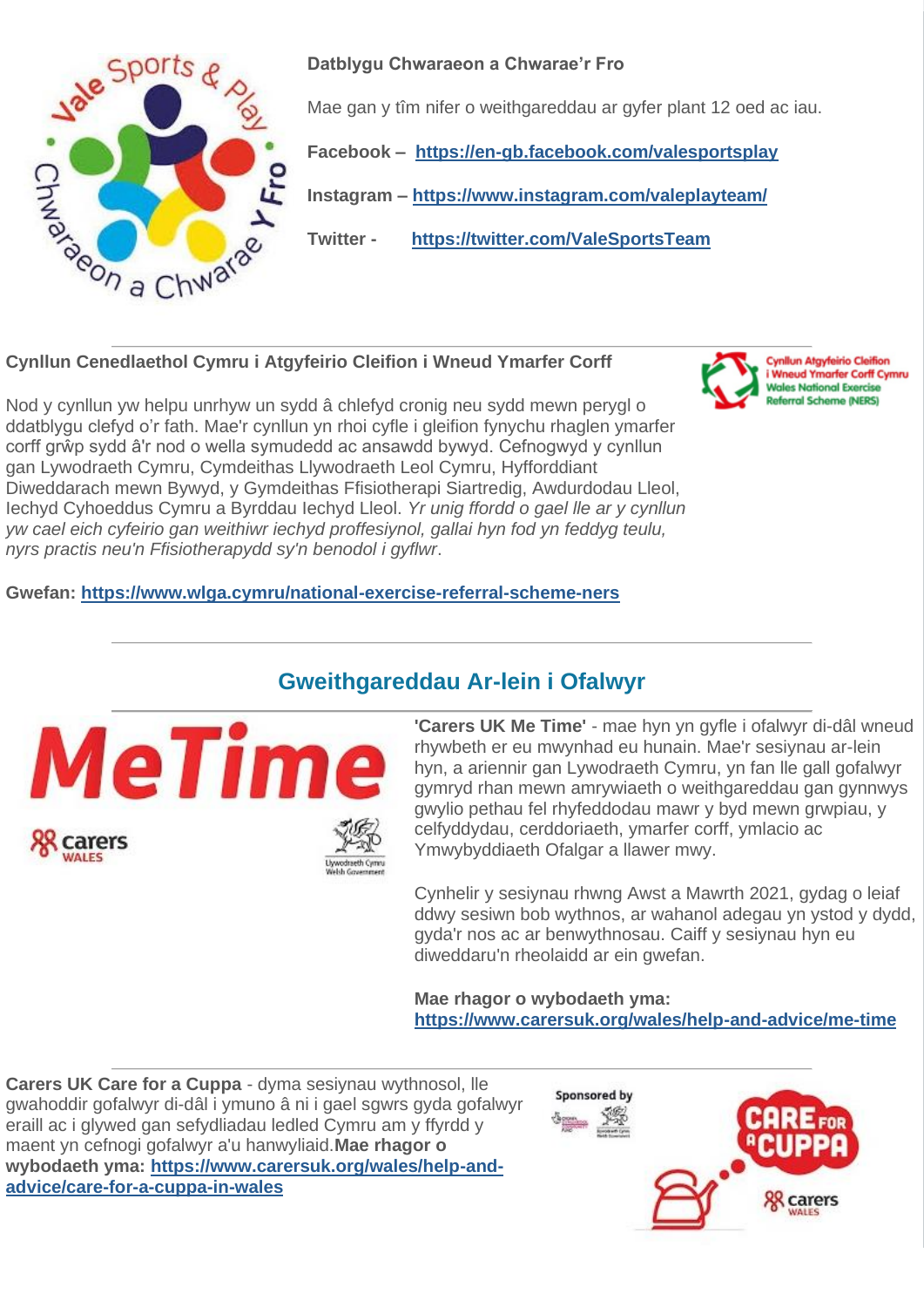### **Brechiad y Ffliw**



#### **Iechyd Cyhoeddus Cymru yn annog pobl gymwys yng Nghymru i gael brechiad am ddim rhag y ffliw**

Gall y ffliw fod yn ddifrifol, yn enwedig i'r rhai sy'n hŷn neu sydd â chyflwr iechyd ac sy'n fwy agored i gymhlethdodau o ganlyniad i'r ffliw. Mae cael brechlyn ffliw bob blwyddyn yn un o'r ffyrdd mwyaf effeithiol o amddiffyn rhag y ffliw.

Yn ogystal â grwpiau a oedd gynt yn gymwys, ar gyfer rhaglen ffliw'r tymor hwn, mae grwpiau newydd wedi'u hychwanegu at y rhestr gymwys. Mae'r grwpiau cymwys newydd yn cynnwys cysylltiadau cartref ar restr hunan-warchod y GIG a phobl sydd ag anabledd dysgu. Efallai y bydd pobl 50 oed a throsodd hefyd yn cael cynnig brechlyn ffliw am ddim gan y GIG, mewn dull gweithredu fesul cam yn ddiweddarach yn y tymor.

Dywedodd y Gweinidog dros Iechyd a Gwasanaethau Cymdeithasol, Vaughan Gething:

"Eleni rydym yn ymestyn y brechlyn ffliw i fwy o bobl nag erioed o'r blaen. Mae'r ffliw'n lledaenu'n hawdd iawn a gall unrhyw un ei ddal. Fodd bynnag, mae'n arbennig o beryglus i bobl sy'n fwy agored i niwed, megis y rheini sydd â chyflyrau iechyd hirdymor a menywod beichiog.

Deallaf y gallai rhai pobl boeni am fynd i'w fferyllfa gymunedol neu feddygfa meddyg teulu i gael eu brechlyn oherwydd COVID-19, ond bydd meddygfeydd a fferyllfeydd yn dilyn yr arferion diogelwch diweddaraf"

Efallai bydd trefniadau'n wahanol y tymor hwn oherwydd y Coronafeirws Newydd (COVID-19). Am y wybodaeth ddiweddaraf, ewch i **[www.beatflu.org](https://lnks.gd/l/eyJhbGciOiJIUzI1NiJ9.eyJidWxsZXRpbl9saW5rX2lkIjoxNDIsInVyaSI6ImJwMjpjbGljayIsImJ1bGxldGluX2lkIjoiMjAyMDEyMDIuMzE0MTI2NzEiLCJ1cmwiOiJodHRwOi8vd3d3LmJlYXRmbHUub3JnLyJ9.1JFfQNoXvcQ9tkoHX6jygKO3PsFChtrnIhOezq2L5D0/s/1019170856/br/90871620894-l)** neu **[www.curwchffliw.org](https://lnks.gd/l/eyJhbGciOiJIUzI1NiJ9.eyJidWxsZXRpbl9saW5rX2lkIjoxNDMsInVyaSI6ImJwMjpjbGljayIsImJ1bGxldGluX2lkIjoiMjAyMDEyMDIuMzE0MTI2NzEiLCJ1cmwiOiJodHRwOi8vd3d3LmN1cndjaGZmbGl3Lm9yZy8ifQ.NP5lqaSLn5zyNGWMH-HlfRX0qQbt11ZpkmwRhRosRos/s/1019170856/br/90871620894-l)**

Er mwyn helpu i atal y ffliw a feirysau eraill rhag lledaenu, cofiwch 'Ei Ddal, Ei Daflu, Ei Ddifa.'

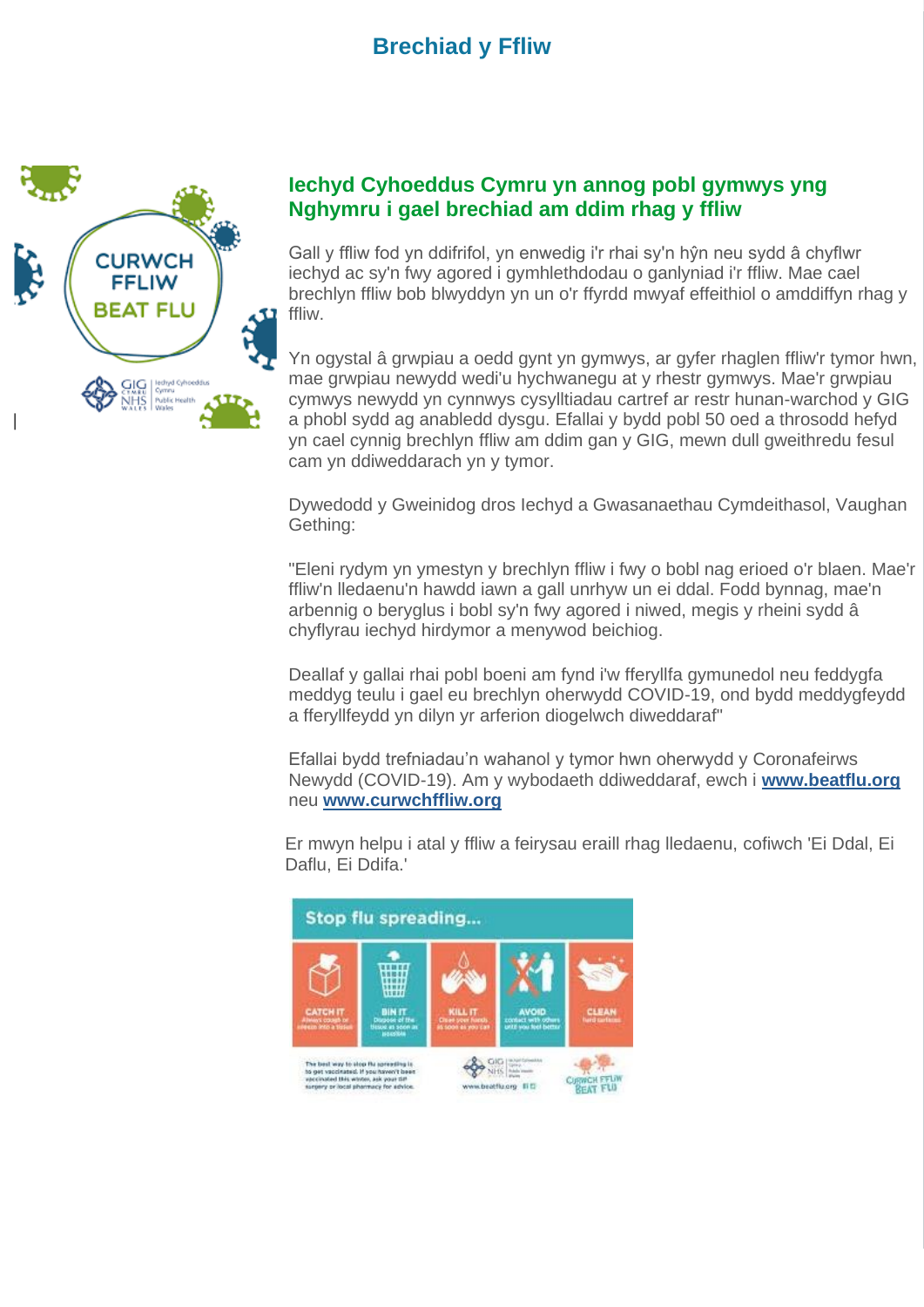#### **Siopa gan Ofalwyr / Meddyginiaethau / Presgripsiynau / Gwasanaethau lleol**

Mae llawer o siopau a gwasanaethau wedi mabwysiadu ffyrdd newydd o weithio ac maent bellach yn cynnig gwasanaethau cais ar-lein, gwasanaethau dosbarthu a mwy. Mae enghreifftiau'n cynnwys:

- Mae Meddygfeydd Teulu yn cynnig ceisiadau presgripsiwn ar-lein a byddant yn ffacsio'r presgripsiwn yn uniongyrchol i'ch Fferyllfa ddewisol.
- Mae fferyllfeydd yn cynyddu eu gwasanaethau dosbarthu fel y gellir dosbarthu meddyginiaethau, a hyd yn oed eitemau hanfodol y gallwch eu prynu yn y fferyllfa, i'ch drws. Cysylltwch â'ch Fferyllfa i holi beth maen nhw'n cynnig a sut i drefnu hyn.
- Gall fferyllfeydd drefnu i archebu, casglu a darparu eich presgripsiynau eildro heb fod angen i chi wneud unrhyw beth. Cysylltwch â'ch Fferyllfa leol i drafod eich anghenion gyda nhw.
- Mae siopau llysiau, cigyddion a siopau lleol eraill yn cynnig dosbarthu am ddim i'ch drws. Cysylltwch â'ch busnesau lleol i holi.
	- Gallwch archebu prydau ffres neu wedi'u rhewi i'w dosbarthu i'ch drws neu i anwyliaid/ffrind/cymydog

**Wiltshire Farm Foods**

**E-bost:** [chester@wiltshirefarmfoods.co.uk](mailto:chester@wiltshirefarmfoods.co.uk) **Gwefan:** [www.wiltshirefarmfoods.com](https://lnks.gd/l/eyJhbGciOiJIUzI1NiJ9.eyJidWxsZXRpbl9saW5rX2lkIjoxNDQsInVyaSI6ImJwMjpjbGljayIsImJ1bGxldGluX2lkIjoiMjAyMDEyMDIuMzE0MTI2NzEiLCJ1cmwiOiJodHRwOi8vd3d3LndpbHRzaGlyZWZhcm1mb29kcy5jb20vIn0.mc9dN5sQYhZ-VSTnoRZpNLRd7V3zmtX7qyxdVEX-QNU/s/1019170856/br/90871620894-l)

**Ffôn: 01244 836786**

## **WILTSHIRE**

**EST. FARM 1991** 

## **FOODS**

### **Oakhouse Foods**

**Ffôn: 0333 370 2517 Gwefan:** [hhttps://www.oakhousefoods.co.uk/contacts](https://lnks.gd/l/eyJhbGciOiJIUzI1NiJ9.eyJidWxsZXRpbl9saW5rX2lkIjoxNDUsInVyaSI6ImJwMjpjbGljayIsImJ1bGxldGluX2lkIjoiMjAyMDEyMDIuMzE0MTI2NzEiLCJ1cmwiOiJodHRwczovL3d3dy5vYWtob3VzZWZvb2RzLmNvLnVrL2NvbnRhY3RzIn0.zFK8WrkHuRuXFa6FnCBrNr6Vua_odEEe7LF8Y92ffAY/s/1019170856/br/90871620894-l) **E-bost:** [n.wales@oakhousefoods.co.uk](mailto:n.wales@oakhousefoods.co.uk)

Os ydych yn gweithio gartref ac angen ychydig o newid, mae rhai tafarndai a chaffis lleol yn cynnig 'DESGIAU' am y diwrnod. Am ffi fach gallwch weithio wrth ddesg sydd wedi'i ymbellhau yn gymdeithasol, gyda wifi am ddim ac fel arfer mae'n cynnwys cinio a the / coffi diderfyn.



### **Lles Gofalwyr**

#### **Ymddiriedolaeth Gofalwyr Gwasanaeth Cwnsela Deddwyrain Cymru**

Mae Porth Gofalwyr Caerdydd a'r Fro yn darparu gwybodaeth a chymorth i ofalwyr di-dâl yng Nghaerdydd a Bro Morgannwg. Nod y gwasanaeth hwn yw gwella ansawdd bywyd gofalwyr, a'r rheiny sy'n derbyn gofal, yng Nghaerdydd a'r Fro, gan helpu gofalwyr i fwynhau bywyd cymaint â phosibl ochr yn ochr â'u rôl gofalu ac i gynnal eu hannibyniaeth.

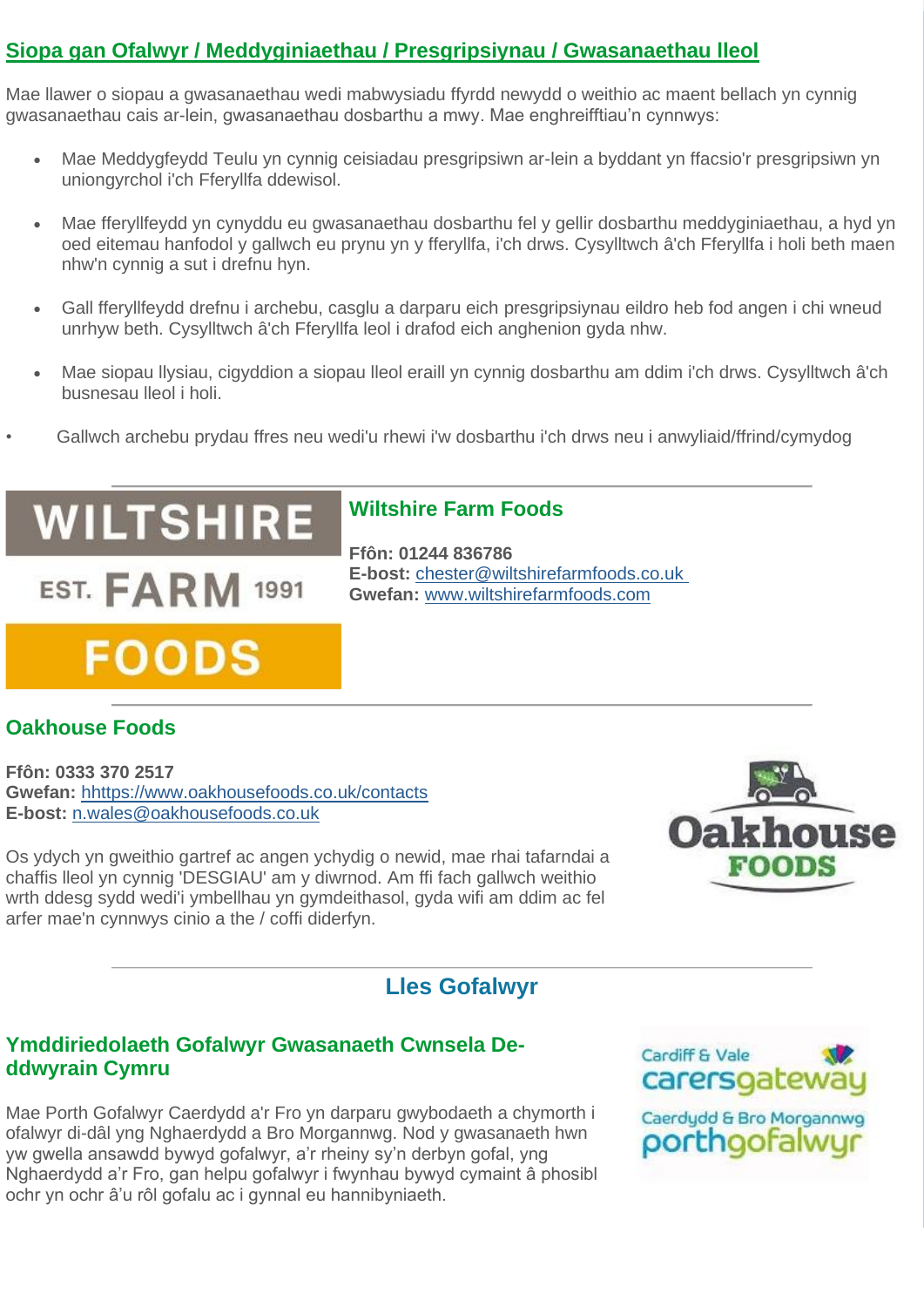Mae'r tîm yn gweithio gyda gofalwyr a gweithwyr proffesiynol ledled y rhanbarth i helpu gofalwyr gyda phethau megis:

- Deall pa gymorth sydd ar gael i ofalwyr
- Cefnogi pobl i fanteisio ar wasanaethau lleol
- Nodi gwasanaethau newydd sy'n angenrheidiol i helpu gofalwyr
- Codi ymwybyddiaeth o bwy yw'r gofalwyr a'r problemau y maent yn eu hwynebu
- Cynnig cyfleoedd hyfforddi a datblygu i ofalwyr

**Gwefan:** [https://www.ctsew.org.uk/cardiff-and-the-vale-carers-gateway](https://lnks.gd/l/eyJhbGciOiJIUzI1NiJ9.eyJidWxsZXRpbl9saW5rX2lkIjoxNDYsInVyaSI6ImJwMjpjbGljayIsImJ1bGxldGluX2lkIjoiMjAyMDEyMDIuMzE0MTI2NzEiLCJ1cmwiOiJodHRwczovL3d3dy5jdHNldy5vcmcudWsvY2FyZGlmZi1hbmQtdGhlLXZhbGUtY2FyZXJzLWdhdGV3YXkifQ.Nx7IPDHBMW_nH_EMbQ6ihHQI4u3_-_K4LNt2NOqrmcs/s/1019170856/br/90871620894-l) **E-bost:** [Gateway@ctsew.org.uk](mailto:Gateway@ctsew.org.uk) **Ffôn: 02921 921024**



### **Sesiynau Cwnsela Breathe Free am Ddim**

Mae nifer o sesiynau cwnsela wedi'u hariannu'n llawn, hyd at 8 y person, ar gael ar-lein a thros y ffôn. Mae Covid-19 wedi cael effaith fawr ar fywydau llawer, gan gynnwys straen ariannol, anawsterau o ran perthnasau, galar, teimladau ynysig ac unigrwydd. Fel ymateb i'r pandemig, rydym wedi sicrhau sawl ffynhonnell arian er mwyn cynnig cymorth proffesiynol i'r rhai sydd yn wynebu heriau o ran eu hiechyd meddwl.

**Ffôn: 02920 440 191 E-bost:** [hello@breathe-uk.com](mailto:hello@breathe-uk.com) **Gwefan:** [https://breathe-uk.com/funded-free-counselling/](https://lnks.gd/l/eyJhbGciOiJIUzI1NiJ9.eyJidWxsZXRpbl9saW5rX2lkIjoxNDcsInVyaSI6ImJwMjpjbGljayIsImJ1bGxldGluX2lkIjoiMjAyMDEyMDIuMzE0MTI2NzEiLCJ1cmwiOiJodHRwczovL2JyZWF0aGUtdWsuY29tL2Z1bmRlZC1mcmVlLWNvdW5zZWxsaW5nLyJ9.3n9PnOFBw1_dMcJx78T_U_H6Jz_-dSht3VazrLF1r5g/s/1019170856/br/90871620894-l)

### **Samariaid - cymorth sgwrsio dros y ffôn ac ar-lein**

"Os oes angen rhywun arnoch i siarad â hwy, rydym yn gwrando. Fyddwn ni ddim yn barnu nac yn dweud wrthoch chi beth i'w wneud."



**Gwefan:** [https://www.samaritans.org/wales/how-we-can-help/contact-samaritan/](https://lnks.gd/l/eyJhbGciOiJIUzI1NiJ9.eyJidWxsZXRpbl9saW5rX2lkIjoxNDgsInVyaSI6ImJwMjpjbGljayIsImJ1bGxldGluX2lkIjoiMjAyMDEyMDIuMzE0MTI2NzEiLCJ1cmwiOiJodHRwczovL3d3dy5zYW1hcml0YW5zLm9yZy93YWxlcy9ob3ctd2UtY2FuLWhlbHAvY29udGFjdC1zYW1hcml0YW4vIn0.IsEZ04N2CpgjFn91sn95r7WBaVIDaDV_GH_5mj4sszA/s/1019170856/br/90871620894-l)



### **Well-Appy**

Rydym yn darparu cymorth ar gyfer iechyd meddwl a lles emosiynol drwy ddefnyddio App a negeseua WhatsApp ar ffonau clyfar gan weithiwr cymorth iechyd meddwl profiadol.

**Ffôn: 07964 858095 E-bost:** [tanymaen@btinternet.com](mailto:tanymaen@btinternet.com) **Gwefan:** [https://www.tanymaen.org.uk/](https://lnks.gd/l/eyJhbGciOiJIUzI1NiJ9.eyJidWxsZXRpbl9saW5rX2lkIjoxNDksInVyaSI6ImJwMjpjbGljayIsImJ1bGxldGluX2lkIjoiMjAyMDEyMDIuMzE0MTI2NzEiLCJ1cmwiOiJodHRwczovL3d3dy50YW55bWFlbi5vcmcudWsvIn0.R6q-kOm-iYPfqT7v03c0lKzBkEXlO8EnDY68G4KXgd0/s/1019170856/br/90871620894-l)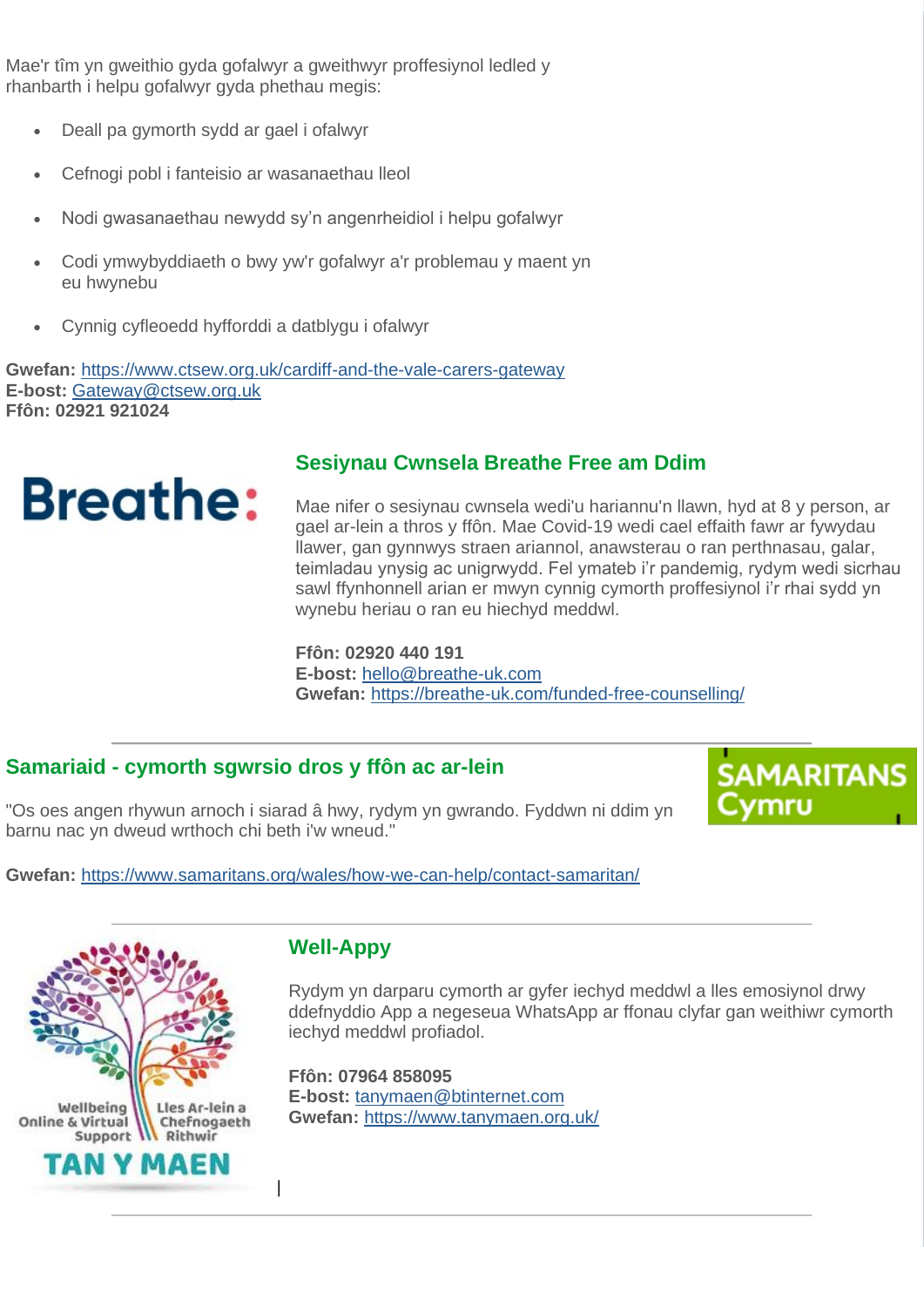### **Appiau Defnyddiol ar gyfer Ffonau Clyfar**

#### **Calm**

Weithiau, mae neilltuo ond 5 neu 10 munud i chi'ch hun yn anodd, ond mae bob amser yn bwysig. Isod ceir ychydig o enghreifftiau o rai apiau a all roi ffocws ar gyfer eich 'amser i fi' a'ch helpu i reoli straen a phryder.



**Calm** – ar gyfer myfyrdod a chysgu **Gwefan:** [https://www.calm.com/](https://lnks.gd/l/eyJhbGciOiJIUzI1NiJ9.eyJidWxsZXRpbl9saW5rX2lkIjoxNTAsInVyaSI6ImJwMjpjbGljayIsImJ1bGxldGluX2lkIjoiMjAyMDEyMDIuMzE0MTI2NzEiLCJ1cmwiOiJodHRwczovL3d3dy5jYWxtLmNvbS8ifQ.1cyfI-Rmyrmy6V19JA9esq38VqulCwPNAyEMYuKt_v4/s/1019170856/br/90871620894-l)



**Headspace** – ar gyfer myfyrdod, ymwybyddiaeth a chysgu **Gwefan:** [https://www.headspace.com/](https://lnks.gd/l/eyJhbGciOiJIUzI1NiJ9.eyJidWxsZXRpbl9saW5rX2lkIjoxNTEsInVyaSI6ImJwMjpjbGljayIsImJ1bGxldGluX2lkIjoiMjAyMDEyMDIuMzE0MTI2NzEiLCJ1cmwiOiJodHRwczovL3d3dy5oZWFkc3BhY2UuY29tLyJ9.8AQnDXD3RkcR44TCov1lhdUzw3nPDGcpv4FpGgAY_DE/s/1019170856/br/90871620894-l)

**Mind Ease** - lleihau pryder a straen gan ddefnyddio ymarferion byr sy'n seiliedig ar dystiolaeth **Facebook:** [https://www.facebook.com/MindEaseApp/](https://lnks.gd/l/eyJhbGciOiJIUzI1NiJ9.eyJidWxsZXRpbl9saW5rX2lkIjoxNTIsInVyaSI6ImJwMjpjbGljayIsImJ1bGxldGluX2lkIjoiMjAyMDEyMDIuMzE0MTI2NzEiLCJ1cmwiOiJodHRwczovL3d3dy5mYWNlYm9vay5jb20vTWluZEVhc2VBcHAvIn0._D1UHc_bpHH3u-UKMWe3SQEYQwdxzZUIXocnLBDjVL8/s/1019170856/br/90871620894-l)

#### **EPP Cymru**

Cyrsiau Rhaglenni Addysg y GIG i Gleifion ar-lein AM DDIM yn 2020/21:

• Byw'n Dda gyda Phroblem Iechyd (neu ofalu am ffrind neu berthynas)



- Byw'n Dda gyda Phoen
- Byw gyda Diabetes

**I gadw lle: Dros y ffôn: 02920 335403 E-bost:** [Epp.Info.cav@wales.nhs.uk](mailto:Epp.Info.cav@wales.nhs.uk) **Tecstiwch: "interested" a'ch enw i 0787 097 9860**



#### **Activate your Life**

Cwrs ar-lein AM DDIM gan y GIG "Ysgogi Eich Bywyd" i bobl dros 16 oed. Cynlluniwyd i'ch helpu i ddeall eich teimladau ac ymdopi â bywyd o ddydd i ddydd. Mae'r cwrs hwn am ddim ac mae wedi'i gynllunio i'ch helpu i wella eich iechyd meddwl a'ch lles. Gall teimlo'n bryderus gael effaith fawr ar eich iechyd ac i rai pobl gall bywyd fod yn arbennig o anodd.

Gwefan: [https://icc.gig.cymru/gwasanaethau-a](https://lnks.gd/l/eyJhbGciOiJIUzI1NiJ9.eyJidWxsZXRpbl9saW5rX2lkIjoxNTMsInVyaSI6ImJwMjpjbGljayIsImJ1bGxldGluX2lkIjoiMjAyMDEyMDIuMzE0MTI2NzEiLCJ1cmwiOiJodHRwczovL2ljYy5naWcuY3ltcnUvZ3dhc2FuYWV0aGF1LWEtdGhpbWF1L2J5d3lkLWFjdGlmLyJ9.W6BCkWkrclwrXOwzNBToUESQVLinSYmJG5Ew9RO4puI/s/1019170856/br/90871620894-l)[thimau/bywyd-actif/](https://lnks.gd/l/eyJhbGciOiJIUzI1NiJ9.eyJidWxsZXRpbl9saW5rX2lkIjoxNTMsInVyaSI6ImJwMjpjbGljayIsImJ1bGxldGluX2lkIjoiMjAyMDEyMDIuMzE0MTI2NzEiLCJ1cmwiOiJodHRwczovL2ljYy5naWcuY3ltcnUvZ3dhc2FuYWV0aGF1LWEtdGhpbWF1L2J5d3lkLWFjdGlmLyJ9.W6BCkWkrclwrXOwzNBToUESQVLinSYmJG5Ew9RO4puI/s/1019170856/br/90871620894-l)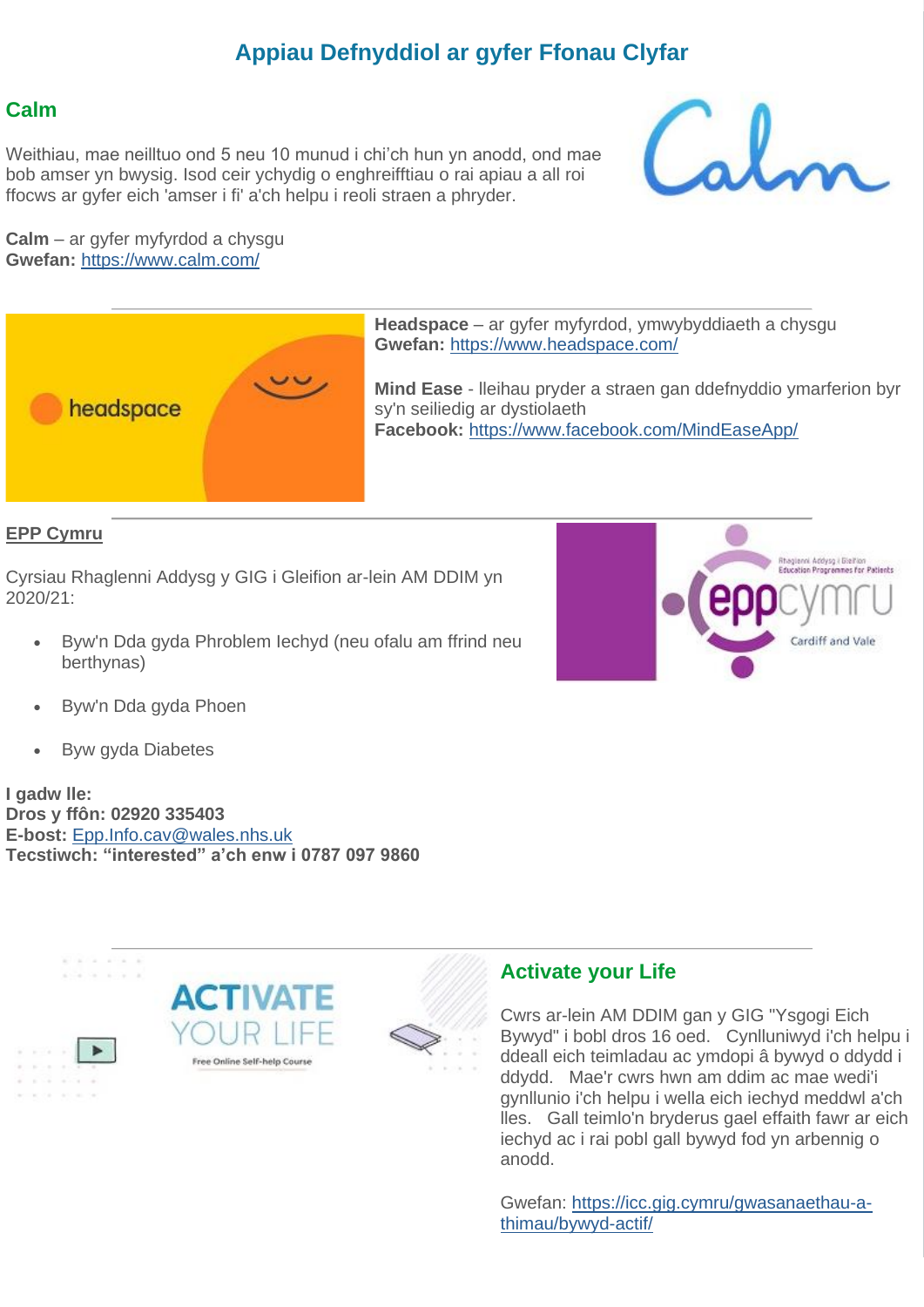### **Stepiau**

Mae'r Gwasanaeth Cymorth Iechyd Meddwl Sylfaenol yn wasanaeth AM DDIM i bobl o bob oed sy'n byw gydag anawsterau iechyd meddwl fel straen, pryder neu iselder. Mae'r gwasanaeth yn gweithio ym mhob rhan o Gaerdydd a Bro Morgannwg. Caiff ei gynnig gan y GIG ac mae am ddim.



**Gwefan:** [http://www.stepiau.org/](https://lnks.gd/l/eyJhbGciOiJIUzI1NiJ9.eyJidWxsZXRpbl9saW5rX2lkIjoxNTQsInVyaSI6ImJwMjpjbGljayIsImJ1bGxldGluX2lkIjoiMjAyMDEyMDIuMzE0MTI2NzEiLCJ1cmwiOiJodHRwOi8vd3d3LnN0ZXBpYXUub3JnLyJ9.i3YL_Dskgq6TBfHWtTiZ9wlnx5mFR1MPIcMm3hYsYyw/s/1019170856/br/90871620894-l)

### **Gwyliau gyda Chymorth**



### **Antur Dementia**

Yn cefnogi pobl sydd â dementia i fynd allan, cysylltu â natur, eu hunain a'u cymuned, a chadw ymdeimlad o antur yn eu bywydau.

Drwy godi arian maent yn lleihau'n sylweddol cost gwyliau dementia a gefnogir yn llawn. Gallant hefyd ddarparu hyfforddiant dementia am ddim i ofalwyr teuluol a gwneud gwaith ymchwil i fanteision gweithgarwch awyr agored.

Mae 'Dementia Adventure' yn darparu gwyliau domestig ac mae eu llyfryn ar gyfer 2020 yn cynnwys Cernyw, Dyfnaint, Ynys Wyth, Ardal y Llynnoedd, Maldon, Norfolk, Kielder Water, Swydd Efrog, Ardal y Copaon a'r Drenewydd yng Nghymru.

I gael rhagor o wybodaeth gallwch gysylltu â 'Dementia Adventures' ar:

**Ffôn: 01245 237548 E-bost:** [info@dementiaadventure.co.uk](mailto:info@dementiaadventure.co.uk) **Gwefan:** [https://dementiaadventure.co.uk/](https://lnks.gd/l/eyJhbGciOiJIUzI1NiJ9.eyJidWxsZXRpbl9saW5rX2lkIjoxNTUsInVyaSI6ImJwMjpjbGljayIsImJ1bGxldGluX2lkIjoiMjAyMDEyMDIuMzE0MTI2NzEiLCJ1cmwiOiJodHRwczovL2RlbWVudGlhYWR2ZW50dXJlLmNvLnVrLyJ9.ZydlCclWriJjk-1NbZPPOyZk4c2hFoFOuwgqW5EQTfY/s/1019170856/br/90871620894-l)

### **Limitless Travel**

Mae 'Limitless Travel' yn ddarparwr gwyliau arbenigol i bobl sydd ag ystod eang o gyfyngiadau symudedd ac anableddau. Mae'r tîm 'Limitless Travel' yn cynnwys pobl sydd ag anableddau eu hunain, a phobl sydd â gwybodaeth arbenigol am anableddau.

'Limitless Travel' yw'r unig ddarparwr gwyliau yn y DU i fynd â staff gofal cwbl gymwysedig ar bob gwyliau. Pan fyddwch yn archebu lle gyda 'Limitless Travel', byddant yn gofyn cyfres o gwestiynau fel y gallwn ddeall y sefyllfa'n llawn, ateb unrhyw gwestiynau a allai fod gennych am ofal, ac i nodi eich union anghenion a gofynion.

Mae 'Limitless Travel' yn darparu gwyliau yn y DU a thramor. Cysylltwch â nhw am ragor o wybodaeth:

**Ffôn: 0800 711 7135 E-bost:** [holidays@limitlesstravel.org](mailto:holidays@limitlesstravel.org) **Gwefan:** [https://www.limitlesstravel.org/](https://lnks.gd/l/eyJhbGciOiJIUzI1NiJ9.eyJidWxsZXRpbl9saW5rX2lkIjoxNTYsInVyaSI6ImJwMjpjbGljayIsImJ1bGxldGluX2lkIjoiMjAyMDEyMDIuMzE0MTI2NzEiLCJ1cmwiOiJodHRwczovL3d3dy5saW1pdGxlc3N0cmF2ZWwub3JnLyJ9.I3N_abYJYHR3_mjwENYqzBVHtEm8NKM8_xMRedCwNLE/s/1019170856/br/90871620894-l)